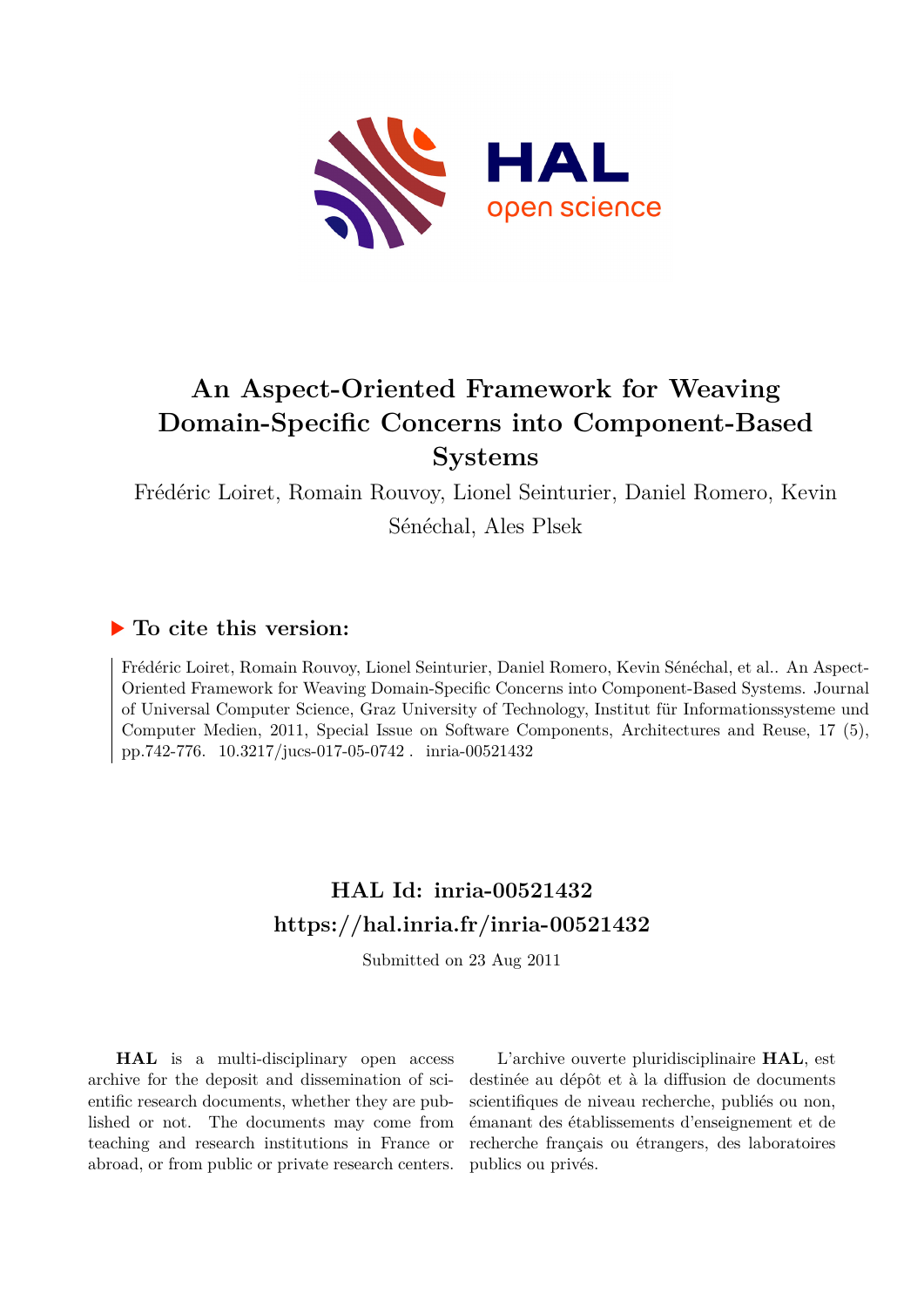### **An Aspect-Oriented Framework for Weaving Domain-Specific Concerns into Component-Based Systems**

#### **Fr´ed´eric Loiret, Romain Rouvoy, Lionel Seinturier, Daniel Romero Kévin Sénéchal**

(INRIA Lille – Nord Europe, France University of Lille 1 - LIFL, France *{*firstname.lastname*}*@inria.fr)

#### **Aleˇs Plˇsek**

(Computer Science Dept. Purdue University, West Lafayette, USA aplsek@purdue.edu)

**Abstract:** Software components are used in various application domains, and many component models and frameworks have been proposed to fulfill domain-specific requirements. The general trend followed by these approaches is to provide ad-hoc models and tools for capturing these requirements and for implementing their support within dedicated runtime platforms, limited to features of the targeted domain. The challenge is then to propose more flexible solutions, where components reuse is *domain agnostic*. In this article, we present a framework supporting compositional construction and development of applications that must meet various extra-functional/domain-specific requirements. The key points of our contribution are: *i)* We target development of component-oriented applications where extra-functional requirements are expressed as annotations on the units of composition in the application architecture. *ii)* These annotations are implemented as open and extensible component-based containers, achieving full separation of functional and extra-functional concerns. *iii)* Finally, the full machinery is implemented using the *Aspect-Oriented Programming* paradigm. We validate our approach with two case studies: the first is related to real-time and embedded applications, while the second refers to the domain of distributed context-aware middleware. **Key Words:** component-based frameworks, domain-specific software engineering, aspect-oriented software architectures.

**Category:** D.2.2, D.2.11, D.2.13

#### **1 Introduction**

*Component-Based Software Engineering* (CBSE) promotes software architectures by decomposing systems into logical modules, which can be easily packaged and composed. CBSE has therefore emerged as an elegant technology for the rapid assembly of flexible systems, fostering reuse and separation of concerns. Although CBSE is already applied in IT systems using mainstream component technologies, such as *Enterprise Java Beans* (EJB) or *CORBA Component Model* (CCM), its benefits increase drastically when designing *Domain-Specific Component Frameworks* (DSCF) in various application domains [LT09, LW07], from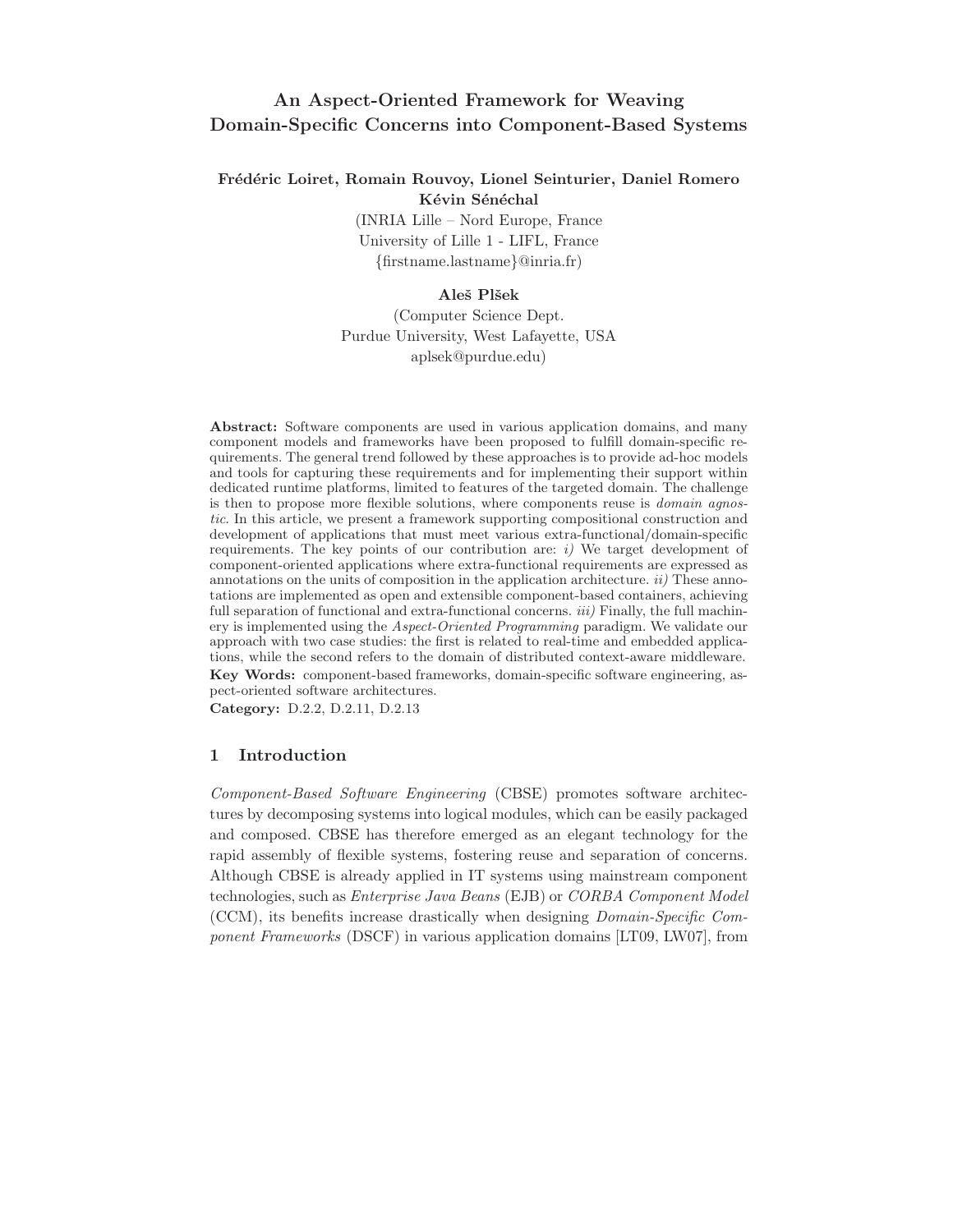dynamic adaptability  $[BCL+06]$  and distribution support  $[SVB+08]$  to embedded applications imposing strict constrains in terms of performance [CHP06]. A DSCF typically consists of a component model isolating the relevant domainspecific abstractions and a toolkit for the generation of a dedicated execution platform providing all the extra-functional services required by the application.

However, the plethora of DSCF propositions conflicts with the principles established by CBSE, since each DSCF tends to provide its own abstractions and non-extensible platforms, which therefore prevents any reuse or improvement of legacy solutions when generating the dedicated frameworks. This raises the challenge of proposing more flexible solutions, where components can be designed as pure logical modules, which can be independently deployed in various execution contexts depending on these domain-specific/extra-functional requirements. According to our experience in this field  $[LNBL09, PSCD06, PLMS08, SMF+09],$ we believe that DSCFs actually share many architectural concepts, design patterns, and principles that are applied when implementing the domain-specific parts of these execution platforms.

To solve these issues, the contributions exposed in this article revisit the coupling of the *Aspect-Oriented* (AO) paradigm with an *Architecture Description Language* (ADL). More specifically, we are interested in an approach where aspects are implemented as architectural fragments woven within component containers. The idea of relying on AO techniques to inject domain-specific/extrafunctional features into an ADL has already been addressed in the state-of-theart. Nonetheless, the originality of our approach resides in the following two contributions: *First*, the weaving mechanisms provided to the developer for expressing the composition of aspects from the ADL typically rely on *pointcut expressions* and on *advice implementation languages* [aos]. Existing approaches, such as CAM/DAOP [PFT05], FAC [PSCD06], FuseJ [SFV06], or the AO component and composition model defined by the AOSD-Europe project [Pro08] rely on low-level and verbose languages capturing all the composition rules between the ADLs and their advice implementations. These solutions compose business components and aspect connectors in a single software entity, thus partially violating the obliviousness principle of aspect orientations. Within our approach, we rather promote a higher-level specification language for expressing the composition between these two levels based on an *annotation weaving process*. Annotations are used as concise domain-specific notations, which are easier to write, reuse, and analyze to check potential conflicts. These annotations can be associated to business components *a posteriori* via pointcut expressions, which select the target architectural artefacts to be woven. *Second*, we consider the way advices are implemented and the platform resulting from the weaving process of aspects on the core architecture. The existing approaches sharing with our proposal the capability to implement aspects as architectures [Pro08] or those which propose an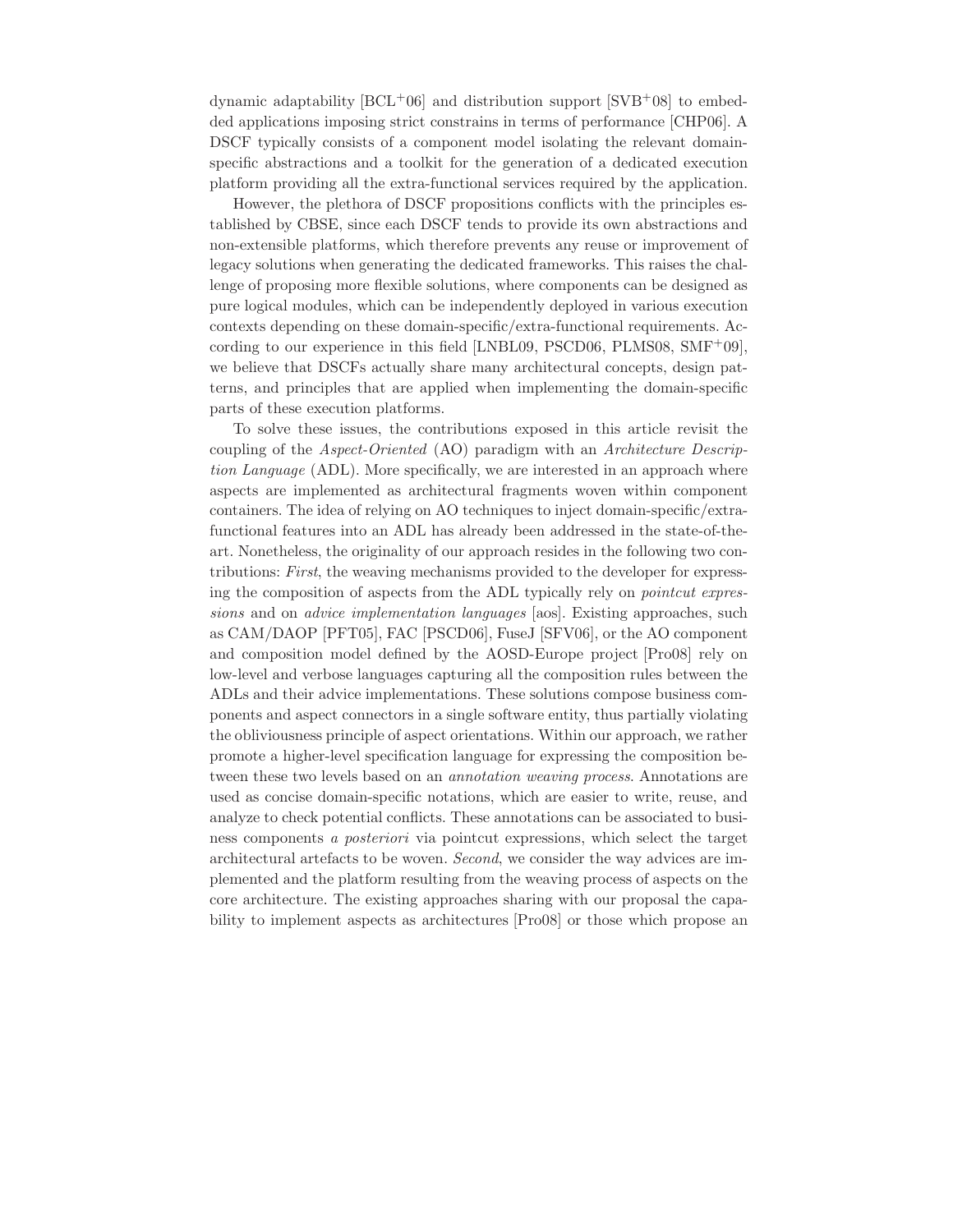Aspect-Oriented Architecture Description Language, such as AO-ADL [PF07], AspectualACME  $[GCB<sup>+</sup>06]$ , or AspectLEDA [MTM09], do not rely on a concise platform model. Indeed, in these approaches, the weaving process results in a flatten component-based architecture preventing any distinction at runtime between business and non-functional components. We rather believe that the weaving process should preserve the separation of concerns, and we propose to exploit the concept of *container* to isolate the non-functional concerns. In particular, the containers we consider are implemented as composite components extending business components with their domain-specific behaviors. In this sense, a container acts as a concise weaving infrastructure, which is based on architectural patterns specifying the composition rules between the component contents and the selected aspects.

Therefore, this article introduces an incremental weaving process combining aspects and components homogeneously from the application down to the platform. At the application level, the system is designed as a software architecture centered on the business logic and is incrementally specialized using domainspecific annotations. These annotations act as meta-information reified at the architectural level, thus expressing the domain-specific requirements of the application. The expression of these annotations is uncoupled from the base architecture, allowing the tailoring of the latter to various execution contexts by means of an annotation injection process. At the platform level, each woven annotation is reified as an aspect, which is implemented as a fine-grained component-based architecture. Containers are then used as a base infrastructure, in which domainspecific concerns can be injected and composed to generate dedicated containers, which perfectly conform to the domain-specific requirements of the application.

The remainder of this article is organized as follows. Section **2** introduces the background of this work and clarifies our proposal. Sections **3** and **4** expose our approach at application and platform levels, respectively. Section **5** provides some insights on implementation issues. Section **6** evaluates our approach on two case studies. Finally, Section **7** discusses the related work, while Section **8** concludes the article.

#### **2 Hulotte: Component Model & Design Process**

#### **2.1 Background**

A *Domain-Specific Component Framework* (DSCF) is composed of a component model and the associated toolkit enabling the assembly, deployment, and execution of specific applications [BHM09]. In particular, the DSCF component model defines the relevant architectural abstractions close to the *problem domain*, according to the requirements of the targeted application domain (*e.g.*, to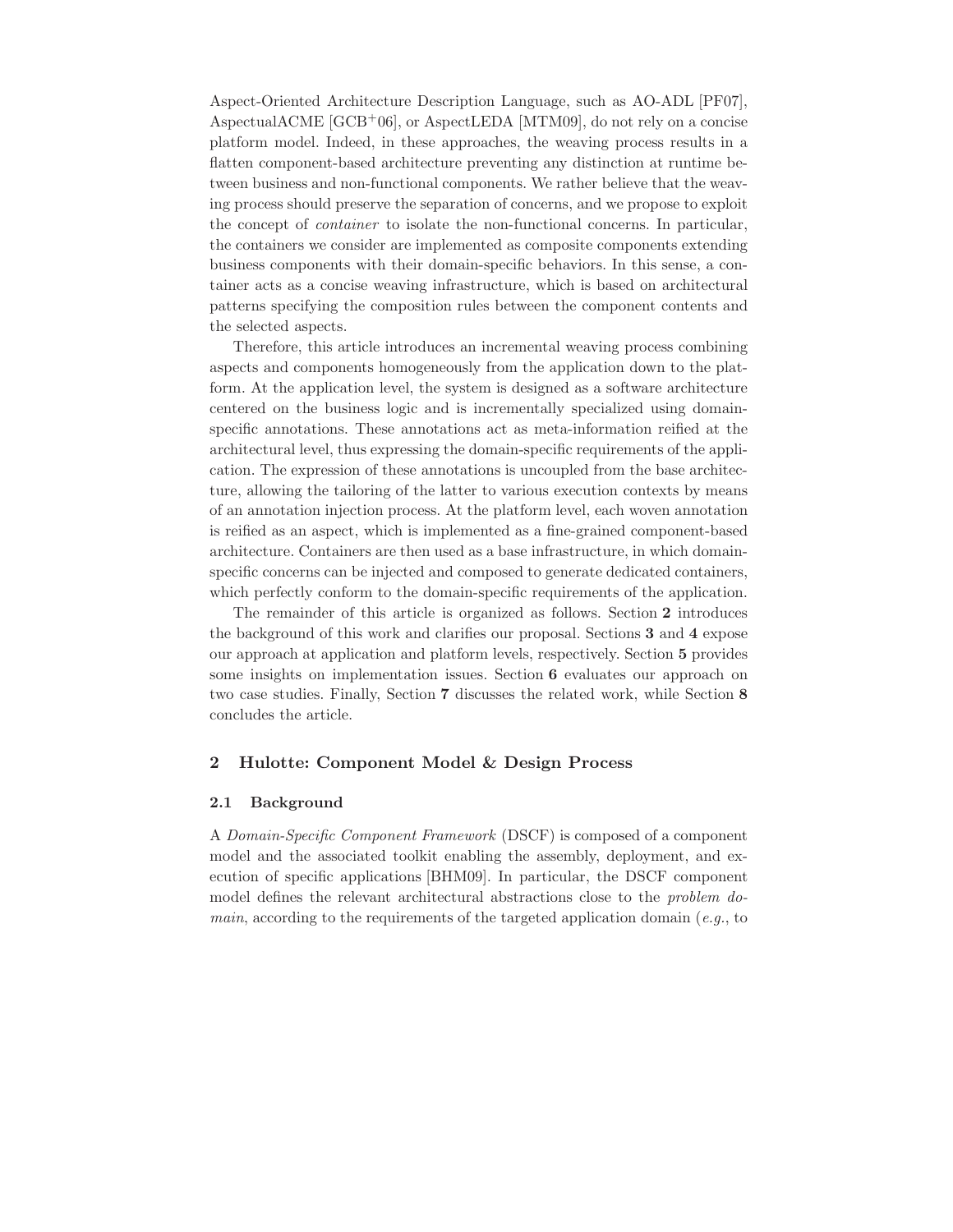address the distribution support or real-time constraints). According to [CL02], a recognized methodology for developing DSCF is composed of two main steps:

**First**, the *domain-specific component model* is used to develop the functional concerns of an application: the *applicative components*. Typically, the applicative components encapsulate the business logic of the application and are specified using the key abstractions for the considered domain.

**Second**, the *domain-specific framework toolkit* is employed to create a *dedicated runtime platform*. Most of component frameworks provide a runtime platform for hosting and running components following the container idiom (*e.g.*, the EJB container). In this case, containers provide, in a quasi-transparent manner, platform-wide services to application components, thus relieving the developer from dealing with domain-specific requirements and implementing the associated execution support.

Although one of the main benefits expected in using the component paradigm is reuse [Cle02], it has been argued [DHT01] that the vast and increasing number of proposals to address these domain-specific requirements does not encourage reuse. In particular, these container-oriented platforms are often statically configured to support a fixed set of extra-functional services, which limits the integration of additional domain-specific concerns. From this observation, we proposed HULOTTE  $[LMP+09]$ : a framework for the specification and implementation of arbitrary domain-specific concerns in a unified way, which is easily extendable towards different application domains. In the following section, we present the generic component model on which this framework relies, the mechanisms proposed to extend it towards different domains, as well as the roles involved within its design process. The latter is based on aspect-oriented weaving techniques introduced in Section 2.3.

#### **2.2 Hulotte Component Model**

HULOTTE relies on a component model based on general CBSE principles [Cle02], and is inspired by the reflective FRACTAL component model  $[BCL+06]$ . In particular, HULOTTE identifies as core architectural artifacts the concepts of Component (either Primitive or Composite), Attribute, Interface, and Binding. The behavior of a primitive component is implemented by the underlying programming language supported by our framework (Java or Scala in the context of this article) and is reified by a Content artifact. An architecture is then specified as a set of interconnected components (at an arbitrary level of encapsulation by using the composite design pattern) via oriented relationships between required and provided Interfaces. Finally, an Interface type is specified by a signature specified within an *Interface Description Language* (IDL) file (*e.g.* a Java interface specified in a .java file in the context of this article). An example of a HULOTTE architecture is given Figure 2.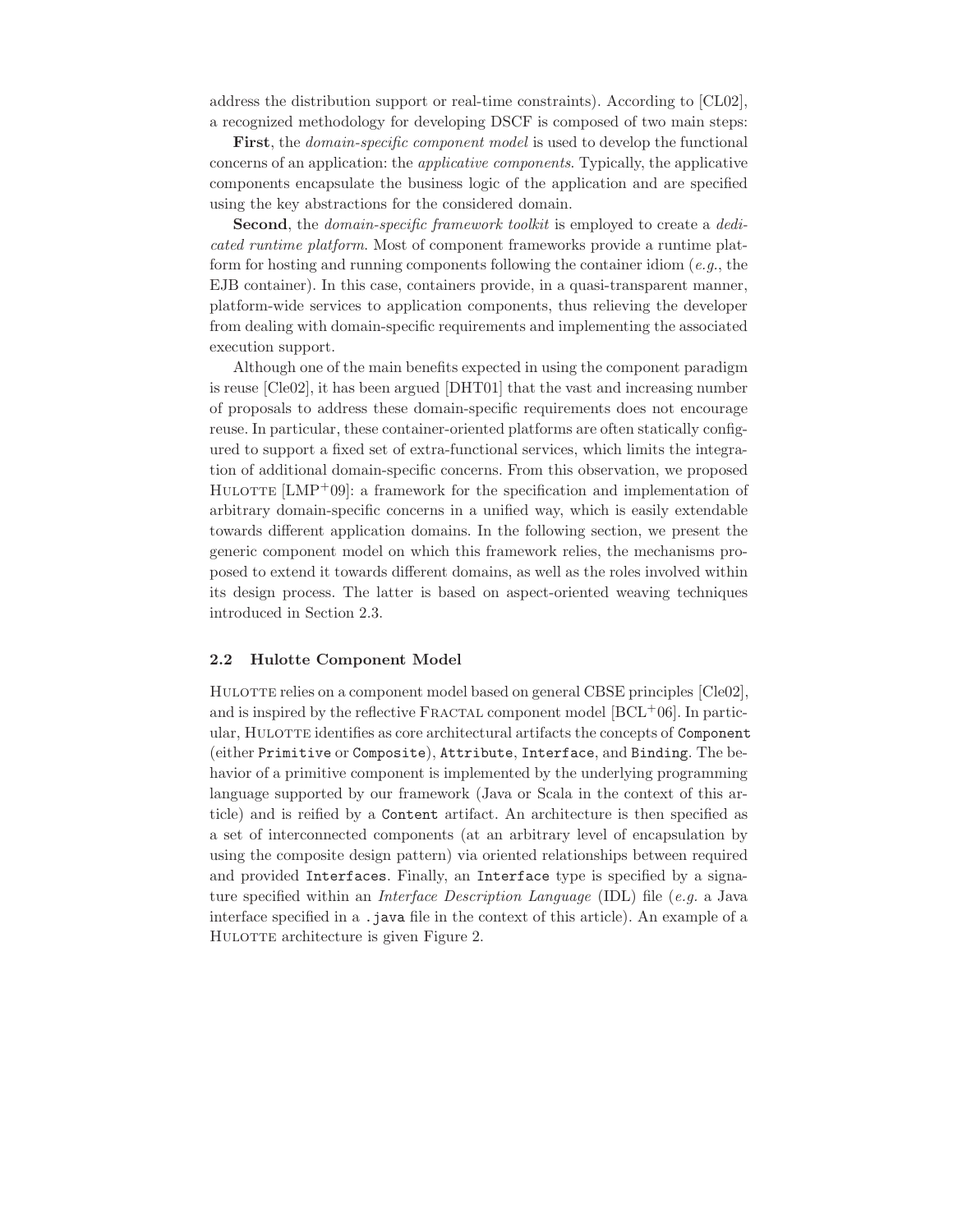According to the two above described steps for developing DSCF, we distinguish two roles involved in the Hulotte development process: the *application developer* and the *platform developer*. The *application developer* is responsible for the development of *applicative components* and the specification of domainspecific requirements. She/he uses the HULOTTE model concepts to design the component-based application, which is annotated by Domain Specific Annotations afterwards. These annotations mark the HULOTTE Architectural Artifacts like Java 5 annotations mark the *Abstract Syntax Tree* (AST) of a Java program. HULOTTE annotations isolate and specify the concerns relevant to a targeted application domain, so-called *domain-specific concepts*. Within our approach, it should be noticed that components are used as pure business units, and a component-based architecture then implements the whole business logic of the application. Therefore, annotations are used to specify the domain-specific semantics over the architecture. For instance, in order to address the multitask applications domain, an annotation can be used on a component to qualify under which *execution model* its business interfaces should be invoked, *e.g.* periodically or sporadically. On a composite component, an annotation can qualify the boundary of a memory scope in which its subcomponents will be allocated. Finally, an annotation can also be used on a binding to specialize the *communication models and protocols* (*e.g.*, asynchronous, shared memory, CORBA, SOAP) between the bound components.

The role of the *platform developer* is therefore to design and implement the runtime platform generation process, and the domain-specific requirements defined by the application developer. Within our approach, each application component is hosted by a container, which is itself implemented as a componentbased architecture. Therefore, containers and applications are homogeneously implemented using the same architectural concepts. Throughout this article, we will refer to *platform components* for components implementing the logic of the containers.

#### **2.3 Hulotte Aspect-Oriented Process**

The contribution of this article consists in the use of aspect-oriented weaving techniques at two levels: At application level, for weaving HULOTTE annotations on the applicative architecture, and at platform level, for weaving platform components within containers.

The design flow described throughout this article is depicted in Figure 1, as well as the three roles it involves:  $i$ ) the application developer,  $ii$ ) the platform developer and *iii*) the HULOTTE process itself.

For clarity sake, we detail in the following a typical design scenario from the application developer point of view based on this flow, according to the steps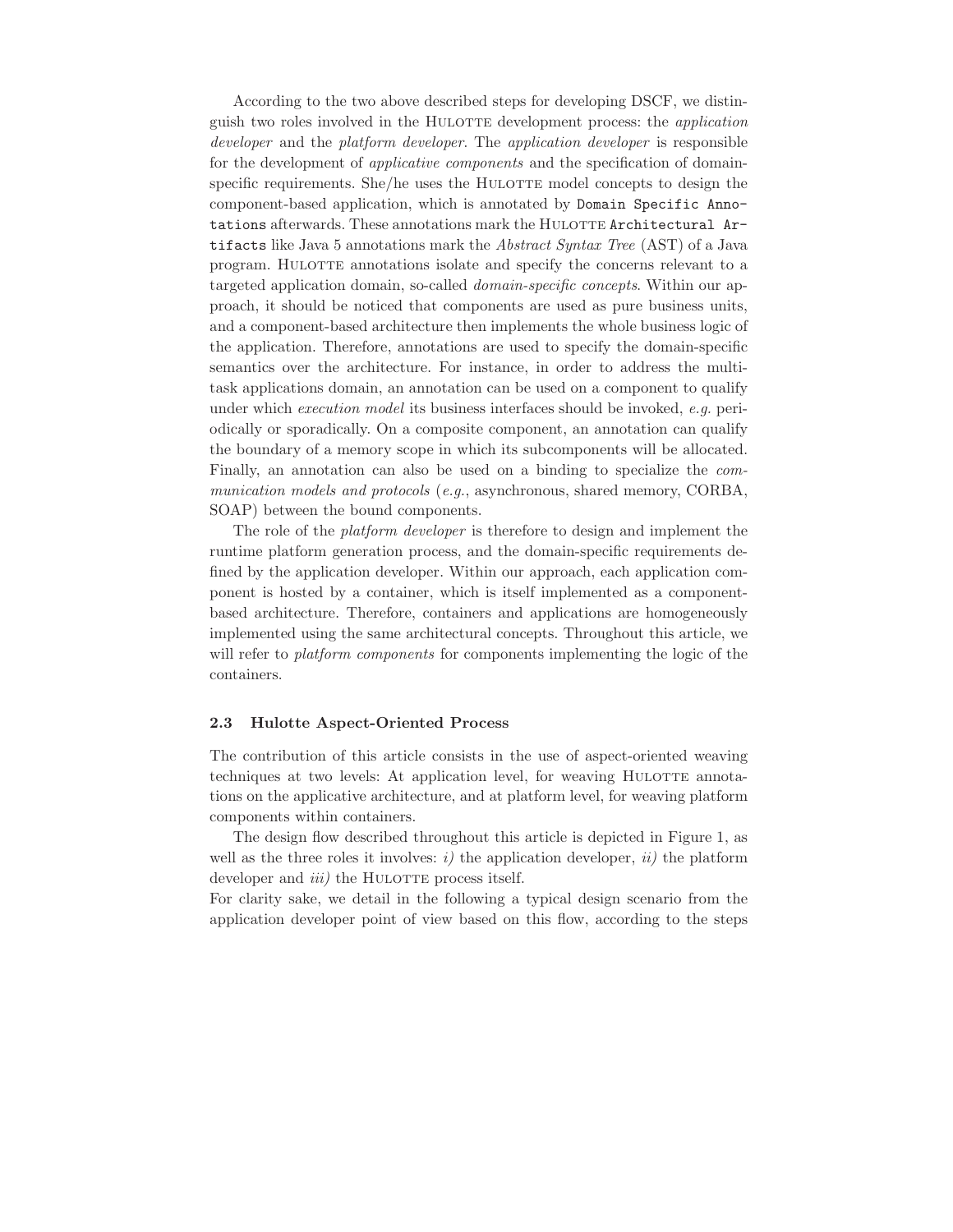

**Figure 1:** The Aspect-Oriented HULOTTE Process.

numbered in Figure 1: The application developer is in charge of implementing the *applicative architecture* according to its business requirements (step 1). Then, she/he injects the domain-specific annotations (step 2) in a way which is uncoupled from its architecture by means of a dedicated pointcut language, as it will be presented in Section **3**. This first weaving step outputs an annotated architecture. The latter is refined according to our *container model* (step 3), which acts as a host structure for weaving platform components, implemented as aspects. The latter implement domain-specific annotation's logic. This leads us to the second weaving step (step 4) which outputs the final architecture. These steps are presented in Section **4**. Finally, a executable is generated (step 5).

#### **3 Hulotte Application Level**

The HULOTTE application level corresponds to the design space provided to the *application developer*. Therefore, the developer composes the application business logic as an assembly of components, mentioned throughout this article as the *applicative architecture*. Then, this applicative architecture is tagged with annotations specific to the target application domain. This section gives some insights on these two design steps.

#### **3.1 Applicative Architecture Design**

An illustration of an *applicative architecture* instance (and an excerpt of its textual  $ADL<sup>1</sup>$ , called HULOTTE-ADL) designed with the HULOTTE component model is sketched out in Figure 2. White boxes represent primitive components and are implemented by the application developer. Primitive components are

<sup>1</sup> At the textual ADL level, there is no distinction between *composite* and *primitive* components.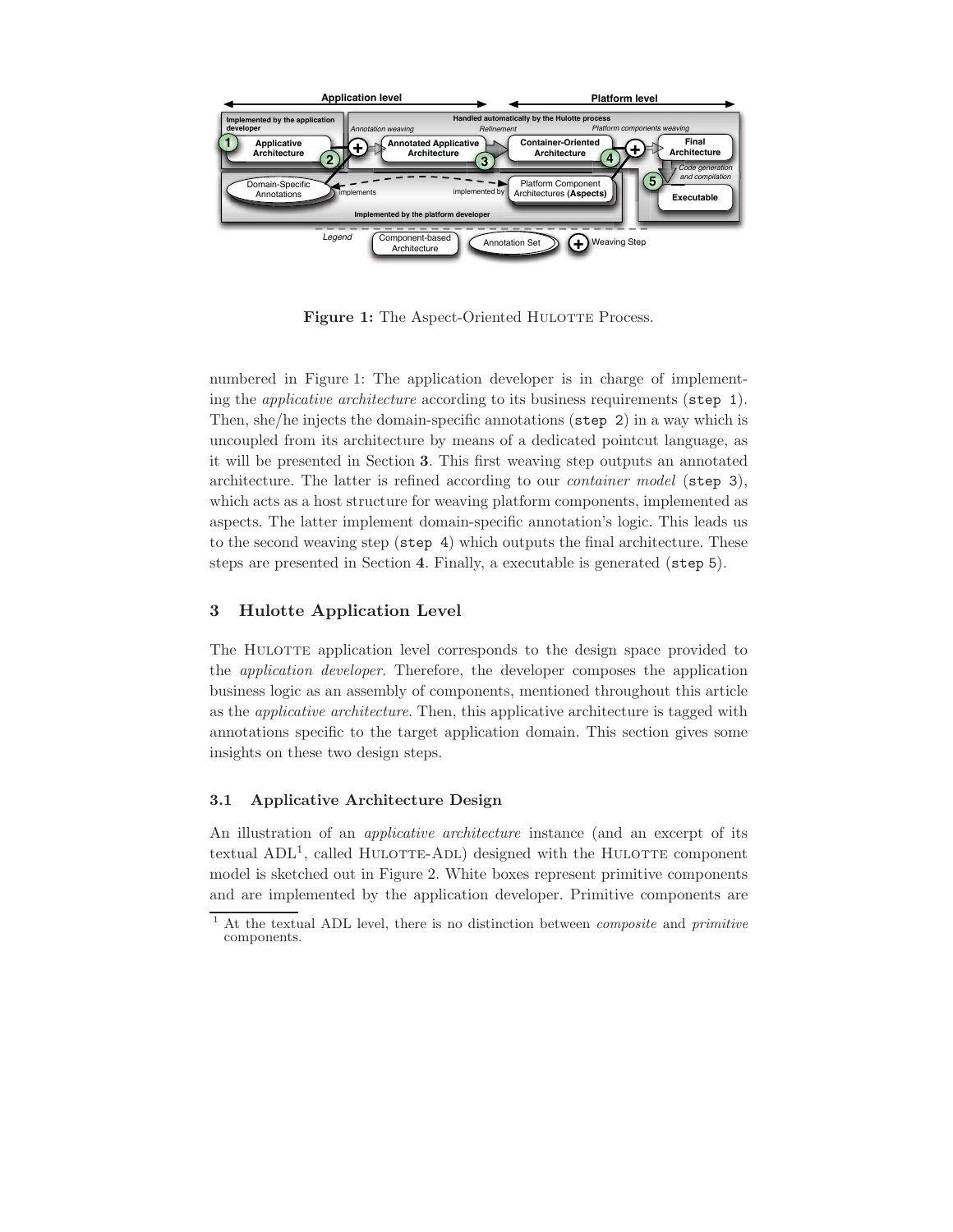elementary composition units, connected via bindings and encapsulated within composite components (grey boxes). At this stage of the process, an applicative architecture simply specifies how components are connected together to compose the business logic of the application.



**Figure 2:** Applicative Architecture Example.

#### **3.2 Weaving of Domain-Specific Annotations**

The HULOTTE framework exploits annotations to isolate the domain-specific concerns of an applicative architecture. They are explicitly specified by the application developer by means of a weaving process. This enables the uncoupling of the annotation expression from the target architecture. This idea is motivated by the fact that the same applicative architecture can be used in various execution contexts. This section therefore introduces the characteristics of the HULOTTE aspect-oriented approach in order to automatically weave domain-specific annotations into the applicative architecture, focusing on the architectural *join point*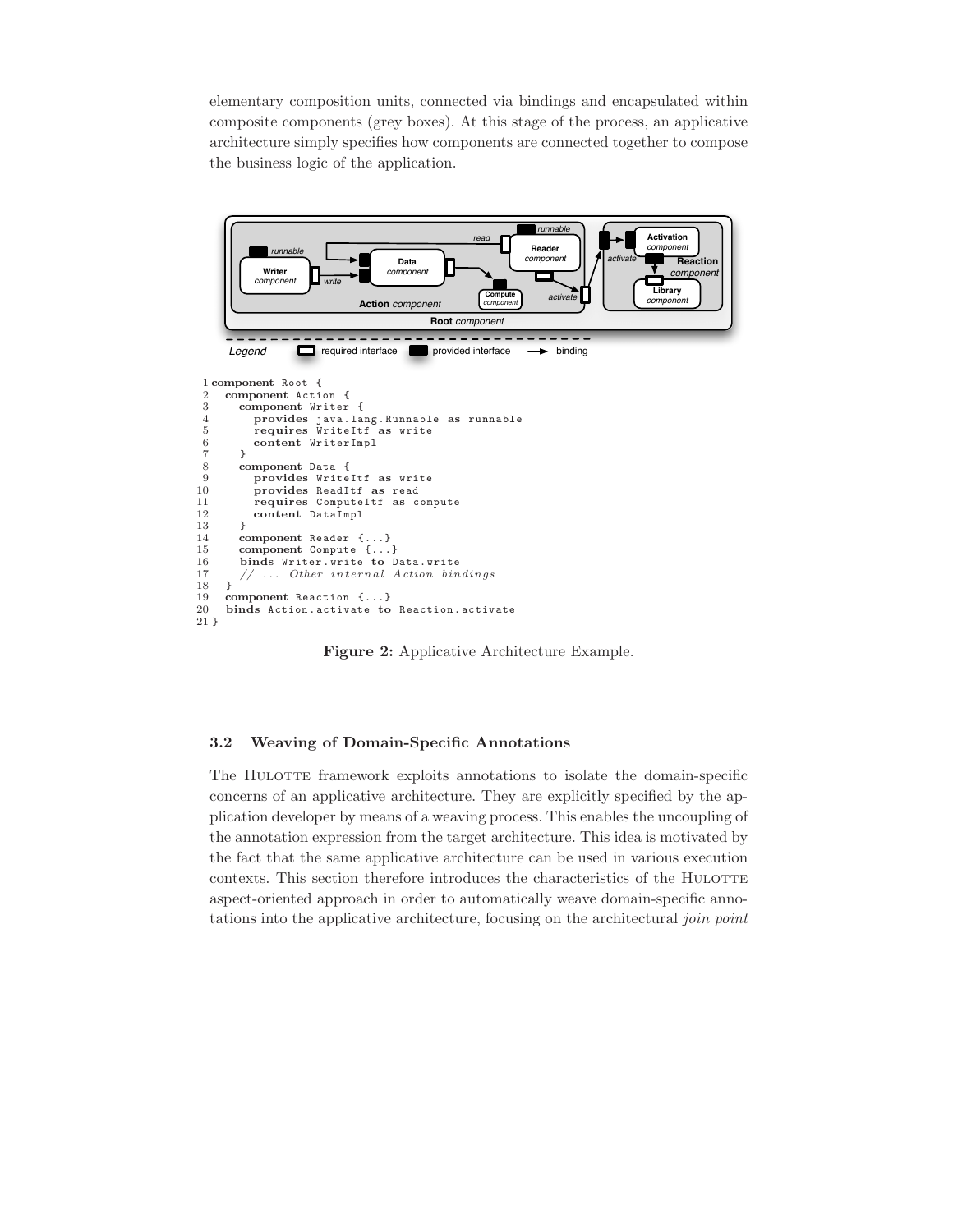*model* and its associated *pointcut language*.

Joint Point Model. HULOTTE identifies four types of architectural join points corresponding to any Architectural Artifacts of the HULOTTE metamodel that can be marked with a *Domain-Specific Annotation*—*i.e.*, Component, either primitive or composite, Interface, Binding and Attribute.

**Pointcut Language.** Our framework provides a pointcut language to select the join points of the applicative architecture on which domain-specific annotations should be attached. This pointcut language is structured as a query language, called HPATH (*Hulotte Path*), which is inspired by FPATH [DLLC09] and XPath languages. HPath is therefore a *Domain-Specific Language* (DSL) that provides a concise and powerful notation to navigate and query HULOTTE architectures. With HPATH, the application developer describes the domainspecific pointcut using dedicated architectural concepts. Finally, it allows to attach Domain-Specific Annotations to the Architectural Artifacts captured by the pointcut. The syntax of a HPATH expression is depicted in Figure 3.



Figure 3: Syntax of a HPATH Expression.

An HPath query expressing a pointcut is composed of a *root component name* representing the initial artifact on which the query will be executed, and a *sequence of steps* used to navigate through the applicative architecture. The sequence of steps, separated by a slash (/) acts as a *pipes and filters* flow, each step consuming and producing a set of HULOTTE's architectural artifacts. Each step is composed of a *navigation axis*, followed by a *name filter* and an optional expression of *filtering predicates*. Several navigation axis are available (most of them are inherited from the FPath language), for instance:

- **–** child (resp. parent): from an input set of components, this axe returns their direct subcomponents (resp. their direct super-components).
- **–** descendant-or-self (resp. ancestor-or-self) corresponds to the transitive and reflective closure of child (resp. parent). In these cases, the suffix -or-self can be omitted, meaning that the axe's input set of components will not be added to the output result set.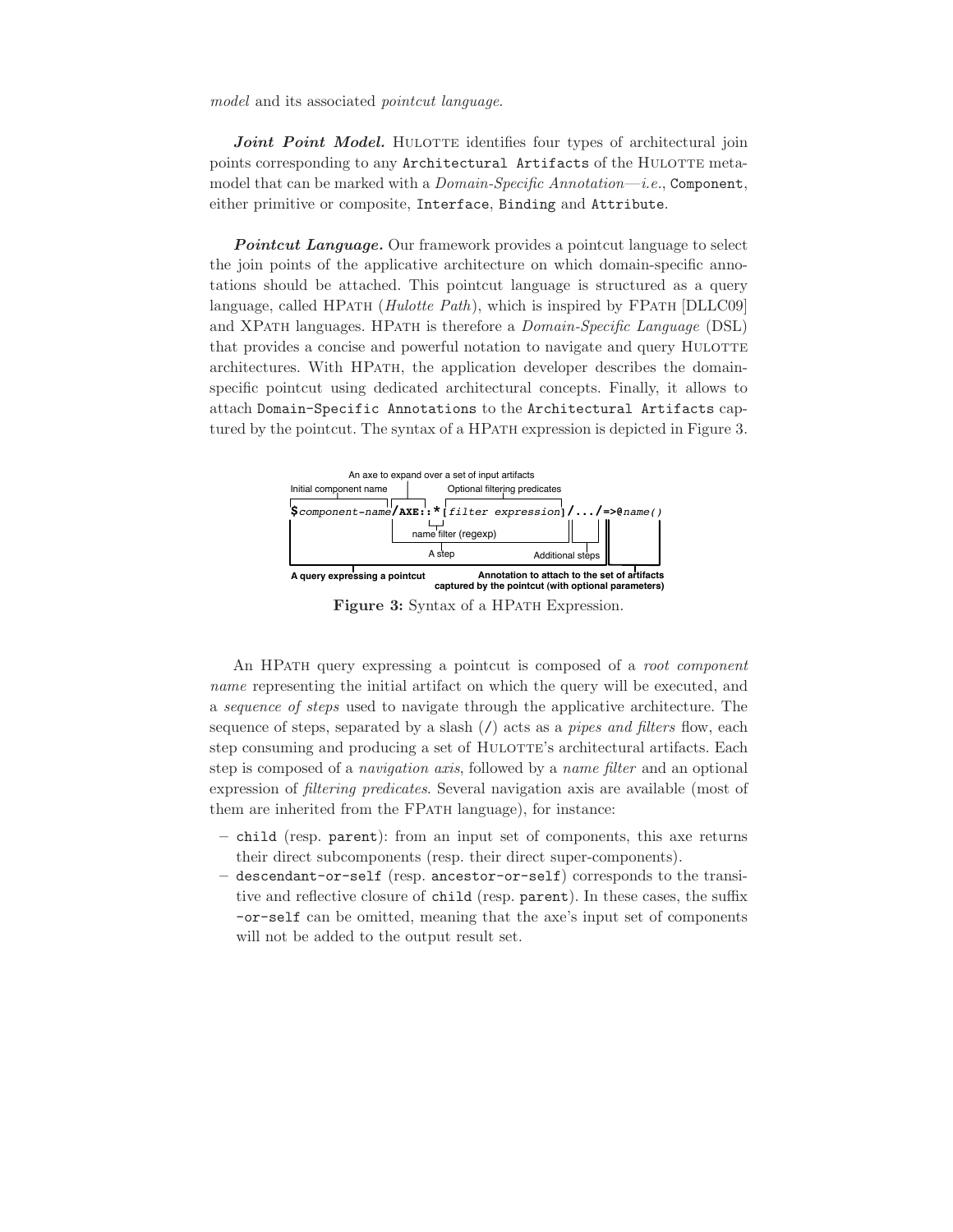- **–** interface returns the set of interfaces belonging to a set of input components.
- **–** binding returns the set of bindings incoming or outgoing to/from the set of input architectural artifacts (this axe supports either components or interfaces as input).
- **–** bound-to returns the set of components bound to the components given as input.
- **–** method returns the set of methods specified by interface signatures.

Within a step expression, a *name filter* is then applied over the set of elements returned by the operation. The *name filter* is a regular expression that keeps the matching Architectural Artifacts. The last part of a step expression is a sequence of filtering predicates (optional), filtering the resulting set before it is consumed by the next step. Each Architectural Artifact accepts a set of predicates, for instance:

- **–** The predicate size allows to test the number of artifacts processed by a step.
- **–** required and provided are predicates that apply to the interface or binding artifact in order to restrict a set of interfaces according to their kind (*i.e.*, required or provided). The predicate signature restricts the set of interfaces according to a regular expression matching their full qualified signature names.
- **–** The annotated-by predicate restricts the set of architectural artifacts already marked by the annotation given as a parameter of the predicate.

A filter expression can be a conjunction or a disjunction of predicates, or a complete HPath expression. Finally, an HPath expression is suffixed by an annotation name (with optional associated parameters), which will be attached to all artifacts captured by the pointcut.

**Annotations Weaving Process.** The HPATH expressions are specified by the application developer as part of the textual specification of its applicative architecture. The weaving process (illustrated in Figure 1, step (2)) consists in interpreting these expressions and producing an annotated architecture where each architectural artifact matched by the queries are attached to the anno $tation(s)$  suffixed by the query. Table 1 illustrates some examples of HPATH expressions. The right part of the figure describes the architectural artifacts matching each expressions when they are sequentially applied to the applicative architecture specified in Figure 2 from the top-level component Root.

Expression (1) weaves a *distribution concern* by annotating all the direct sub-components of Root with the DistributedComponent annotation. Expression (2) weaves a *threading concern* by annotating all components providing a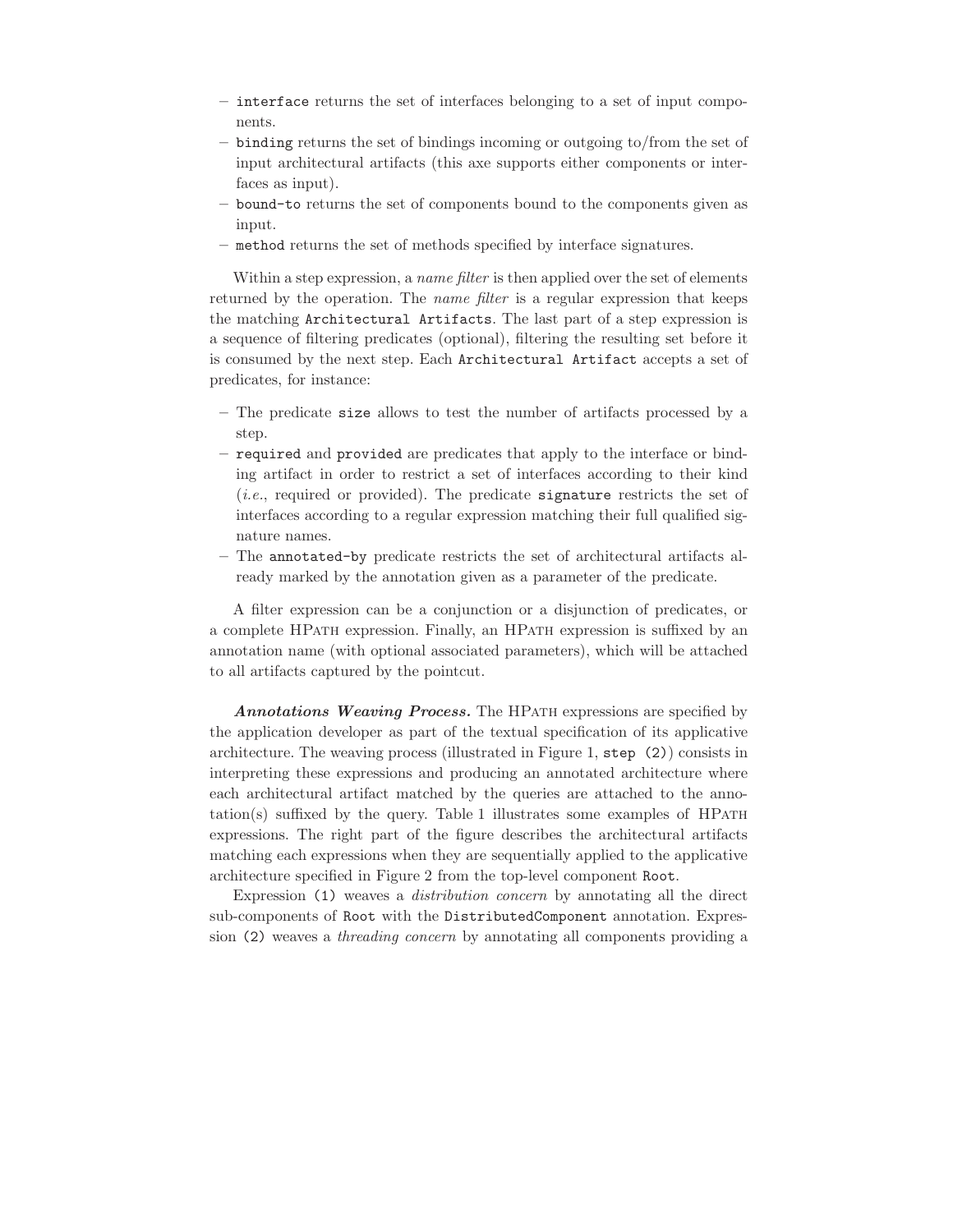| Matching element $(s)$<br><b>HPath expressions</b> |                           |
|----------------------------------------------------|---------------------------|
|                                                    | in Figure 2               |
| $(1)$ \$Root/child::* => @DistributedCompo-        | $\{Action,$<br>Components |
| $nent(\ldots)$                                     | $Reaction$ }              |
| $(2)$ \$Root/descendant-or-self::*[                | Components {Writer,       |
| $size(./interface::*[provided]) == 1$              | $Reader$ }                |
| $&&.$ /interface::*[signature(Runnable)])          |                           |
| $== 11$                                            |                           |
| => @ActivePeriodic( period="10ms",                 |                           |
| priority="8", maxiter"*")                          |                           |
| (3) $\text{\$Root/child::*/binding::*[}$           | Binding between com-      |
| $./required::*[annotated-$                         | ponents                   |
| by(@Distributed)] &&                               |                           |
| ./provided::*[annotated-                           | Action and Reaction       |
| by(@Distributed)]] => $@AsyncBinding()$            |                           |
| (4) \$Root/child::Action:: descendant-or-          | Components {Writer,       |
| $self::* \Rightarrow @Reconfigurable(),$           | Data, Reader,             |
| @LoggedCompAccess                                  | $Compute\}$               |
| (hpcexp= "*;*;write")                              |                           |
| $(5)$ \$Root/descendant-or-self:: Data =>          | Component {Data}          |
| @ProtectedComponent(maxval="1")                    |                           |

**Table 1:** HPath Expression Examples.

single server interface typed by the Java Runnable signature with the ActivePeriodic annotation. Expression (3) weaves a *concurrency concern* by annotating with the AsynchronousBinding annotation bindings specified between components themselves annotated by the distribution concern. Expression (4) weaves *reconfiguration and logging concerns* by annotating all the descendants of the Action component with the Reconfigurable and LoggedCompAccess annotations. Note that the latter takes a regular expression as parameter (hpcexp stands for *Hulotte pointcut expression*) whose syntax is explained in Section 4.2. Finally, expression (5) weaves the annotation ProtectedComponent in the component Data. It should be noticed that annotations can be also added manually by the application developer to annotate directly the artifacts of its architecture, without using HPath expressions. This capability can avoid the well-documented *pointcut fragility problem* of AOP [SK04], which stipulates that changes to the architecture might cause join points to incorrectly fall in or out of scope. In our case, an annotation can be attached directly to an artifact whose definition may evolve during the application design lifespan.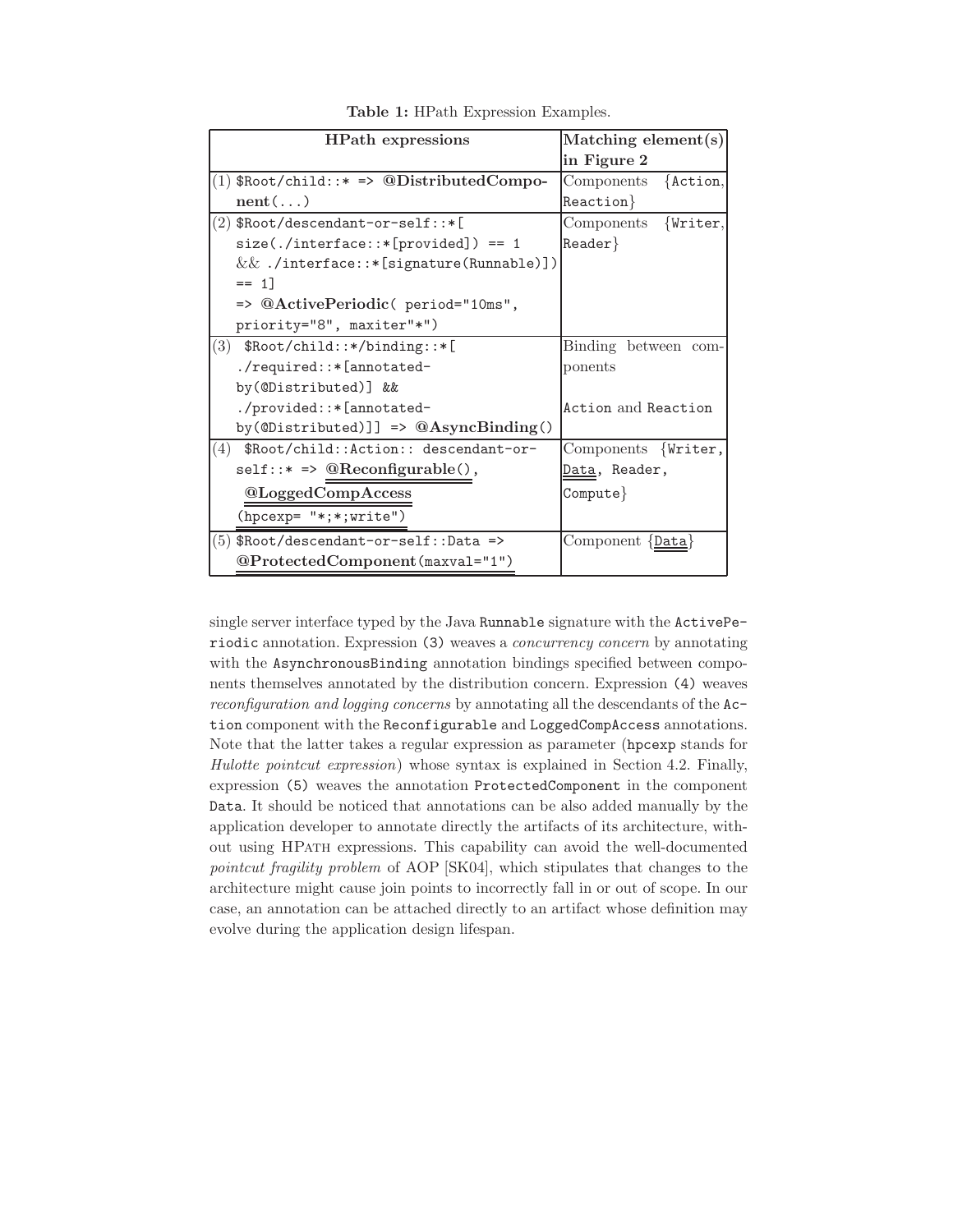Finally, as defined by the HULOTTE process, the domain-specific annotations are implemented by the platform developer as described in the next section.

#### **4 Hulotte Platform Level**

One of the key motivations of HULOTTE is to provide an implementation of domain-specific concerns in an oblivious manner to the application developer. Separation between the business and domain-specific concerns is an essential software engineering principle to consider, in particular when an execution platform needs to be adapted to support heterogeneous execution contexts for its applicative components. Another motivation within our approach lies in the nature of domain-specific concerns, which can be arbitrarily complex, allowing the design, for instance, of both real-time and reconfigurable distributed componentbased systems. Therefore, we propose a framework where the link between the business and domain-specific layers is not hard-coded, but expressed using aspect weaving.

#### **4.1 A Unified Approach**

The HULOTTE platform level is handled by the *platform developer*, who is responsible for implementing the execution platform supporting the domain-specific requirements specified by an annotated applicative architecture. As presented in Section 2, the HULOTTE platform is engineered with components. This approach brings two significant features: *i)* The platform developer benefits from an architecture-oriented design space to implement with fine-grained reusable components, the semantics of arbitrary complex domain-specific annotations. *ii)* Our approach is based on an isomorphic component model used at application level, as well as platform level, in a symmetric and unified way. The *container model* on which the platform is built is generalized, defining composition rules and architectural invariants as *architectural patterns* to specify the link between these two architectural levels. As an example, Figure 4 depicts the component-based container of the applicative component Data (specified in Figure 2). The internal structure of this container implements the semantics of the domain-specific annotations attached to Data—*i.e.*, @Reconfigurable, @LoggedCompAccess, and @Protected component—using HPath expressions (4) and (5) given Table 1. Throughout this Section, we rely on this Figure, which will therefore be detailed step by step.

*Architectural Patterns.* The container architecture introduced in Figure 4 is systematically structured according to two architectural patterns  $[LMP^+09]$ . First, we define the ChainComposite pattern as a composite component, whose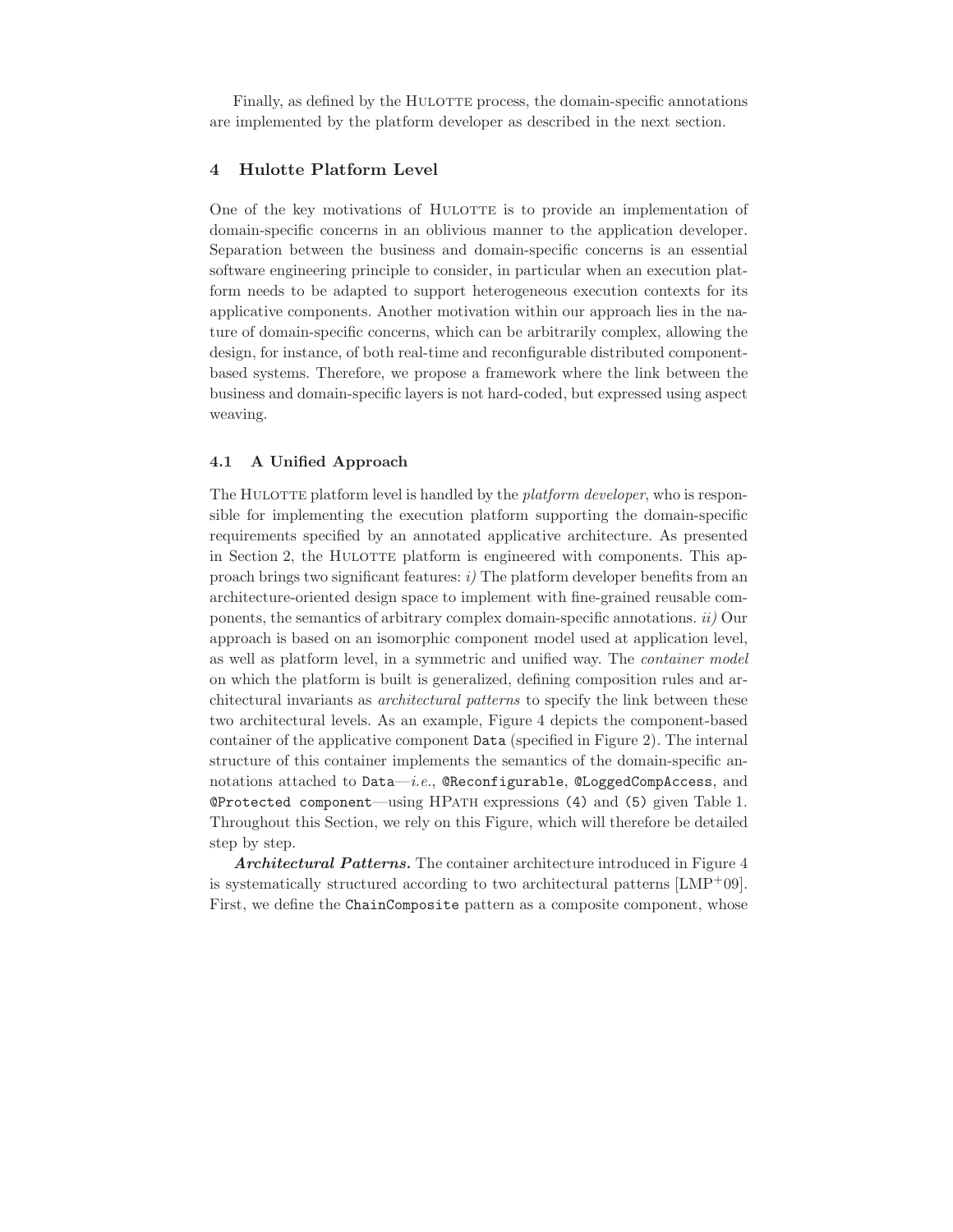

**Figure 4:** Component-based Architecture of a Container.

subcomponents are special components—*interceptors*. Within the ChainComposite pattern, the interceptor components are bound via their incoming and outgoing interfaces (respectively named IN and OUT, see Figure 4), thus implementing a *pipes and filters* architectural style.

Second, the ContainerComposite pattern—*i.e.*, the container itself—is also specified as a composite component. This pattern corresponds to the host infrastructure for the *platform components* implementing the domain-specific logic required by the applicative components. This pattern is systematically applied on each applicative component instances (either primitive, like for the Data component in Figure 4, or composite) as follows:

- 1. A set of *Controller* components<sup>2</sup> implementing various domain-specific services and meta-data influencing the whole component (or component set, *e.g.* life-cycle management, threading management) is composed in the container. In addition to that, controllers can provide interfaces to allow an access to these services from outside of the component.
- 2. For each interface of the applicative component, a ChainComposite pattern is injected, implementing an interception chain, which will be applied over incoming and outgoing invocations of the component. Interceptors and controllers are bound together via bindings (so called a *trap binding* from a client

<sup>2</sup> It should be noticed that we use the term *controller* to qualify services implemented by the platform implemented by aspects, but controller, interceptor and applicative components are isomorphic.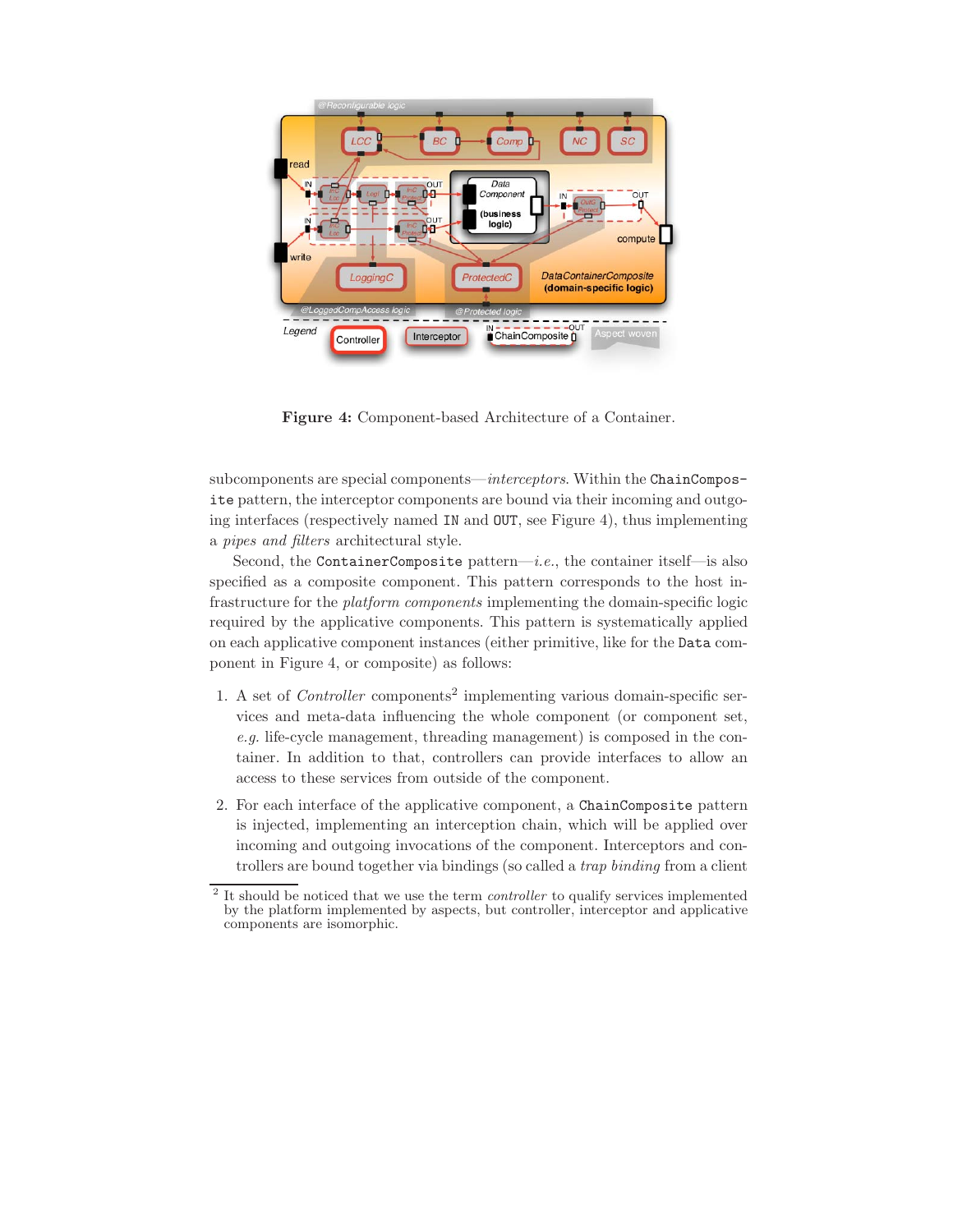*trap interface* at interceptor side), thus allowing a centralized management of strategies for the interception mechanisms.

The container composite pattern is used in the same way when applied to *applicative bindings*, but without managing a business logic (since at application level, a binding is an abstract communication channel). In this case, incoming and outgoing ChainComposites implement the logic of *stub* and *skeleton* proxies deployed at client and server sides, respectively.

The HULOTTE containers bring several advantages for engineering the platform: *i)* They allow the *inversion of control* over the applicative components and provide new interfaces to the environment to introspect/control them. *ii)* They provide a full separation of concerns between applicative and platform components. Moreover, the latter are encapsulated within a composite, acting as a host structure for domain-specific concerns and limiting their scope of action to the nested applicative components. Finally, *iii)* containers provide a structure for which interceptor chains and platform components are fully specified as component assemblies. Based on these HULOTTE platform concepts, the following sections detail how the platform developer specifies domain-specific concerns as aspects woven on applicative architectures.

#### **4.2 Aspect Weaving at the Platform Level**

Within our approach, implementations of domain-specific concerns are architecture-oriented. As illustrated in Figure 1, each domain-specific annotations are implemented as component architectures by the platform developer. These *platform architectures* are designed as aspects: they are implemented independently for the base applicative architecture on which they will be woven, and independently from each other in a modular way. The ContainerComposite pattern, deployed around each applicative components and applicative bindings, is the host infrastructure for weaving these aspects. Each aspect is designed as assemblies of interceptor and controller components. An advice therefore corresponds to interceptors, which will be woven around applicative components (according to the ChainComposite pattern composition rules) and bound to controllers via *trap bindings*. The platform developer implements aspects using the HULOTTE architectural concepts and should then specify how they will be woven using the join point model.

*Join Point Model.* At this abstraction level, the join points used by the platform developer are the business interfaces of the applicative components. Indeed, the base language on which our aspect framework relies is an applicative architecture, abstracting the details of the underlying programming language used to implement the components. Therefore, only the incoming or outgoing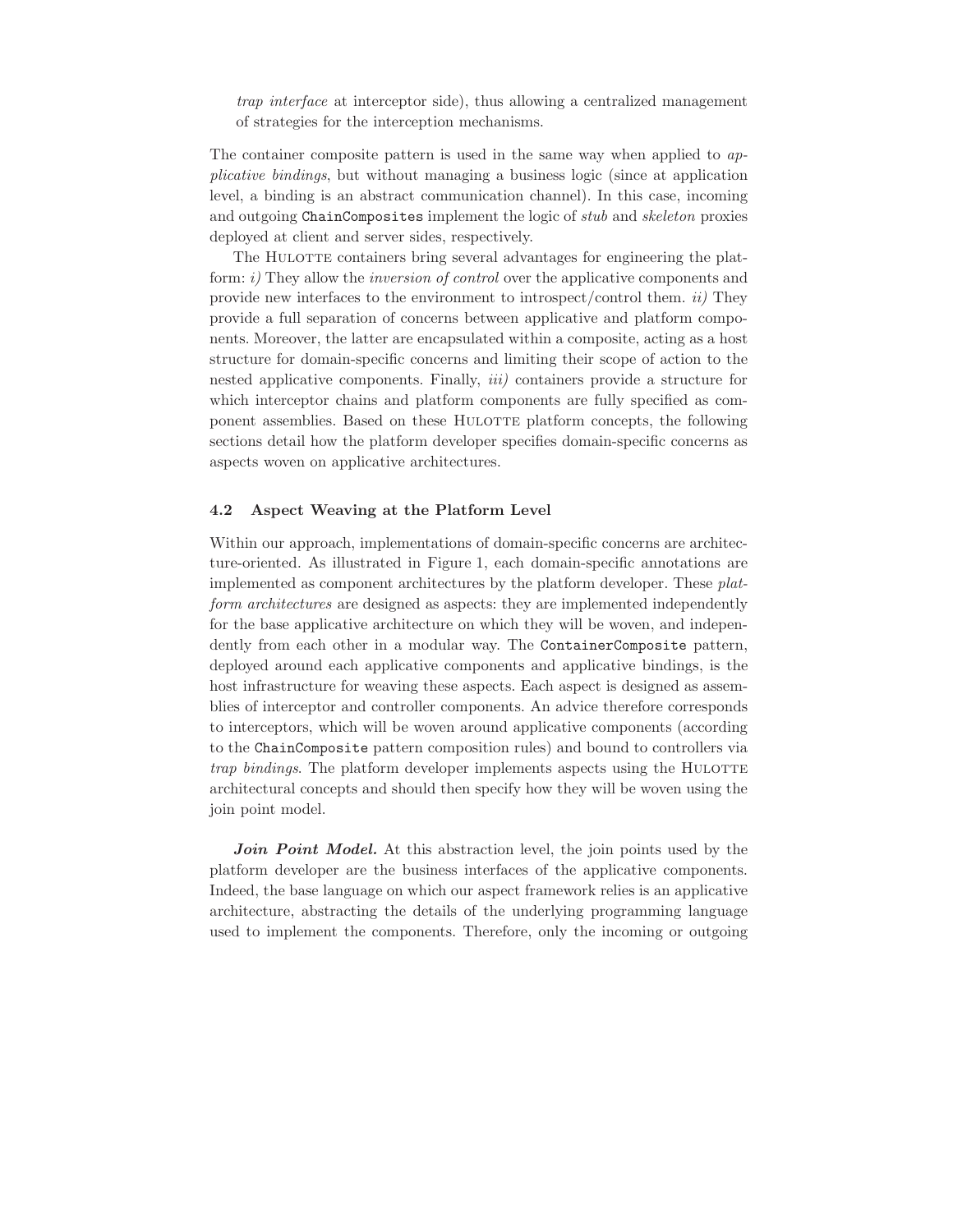operation calls crossing the component interfaces are relevant for advice specifications.

**Pointcut Expression.** A HULOTTE *pointcut expression* (hpcexp) is divided into two parts<sup>3</sup>. First, a keyword that specifies if the incoming calls (keyword SERVER) or outgoing calls (keyword CLIENT) or both of them (no keyword) must be selected. This compares to before, after, and around advices in AspectJ terminology, but for a join point expressed as a component. Second, three regular expressions separated by semicolons specifies which interface signature, name, and operations must be matched, respectively (they rely on the *java.util.regexp* package). These expressions are used by the platform developer to specify how interceptor components should be woven around the business interfaces of applicative components, at the granularity of an interface and/or an operation call.

To illustrate these points, the container infrastructure depicted in Figure 4 is obtained by weaving three aspects around the Data applicative component, corresponding to the implementations of the domain-specific annotations @Reconfigurable, @LoggedCompAccess and @ProtectedComponent (the resulting aspects woven are represented by shadowed areas in the Figure). We rely on this example to explain precisely how these aspects are specified by the platform developer and then woven by the HULOTTE platform weaving process. Figure 6 gives relevant excerpts of aspects implementing the above mentioned annotations using HULOTTE-ADL. Let's first focus on the @ProtectedComponent aspect (lines 5--32). Basically, its semantics is close to a semaphore used in concurrent programming: only a maximum number of parallel executing threads (maxval) are allowed to execute operations provided by the component; if the maximum is reached, new incoming calls are then queued. The two interceptor definitions for this aspect begin lines 9--10 and 20--21. Note that in this example, annotations are used to mark architectural artifacts with platform-specific concerns, but directly within the ADL declarations and not via HPath expressions, as it was mentioned earlier. For instance, the **CInterceptor** annotation takes a pointcut expression as a first argument: line 9 specifies that component InProtect is an interceptor that should be woven on each client interface whatever their signatures/names/operations are (hpcexp="CLIENT \*;\*;\*"). InProtect extends interceptorType specified in lines 1--4 (the signatures of the interfaces IN and OUT are variables known only at weaving time according to the advice business interface).

*Advice Implementation.* HULOTTE relies on generative techniques to create the implementation of interceptor components. The basic way provided to

 $^3$  (CLIENT|SERVER|) [str reg exp] ; [str reg exp] ; [str reg exp]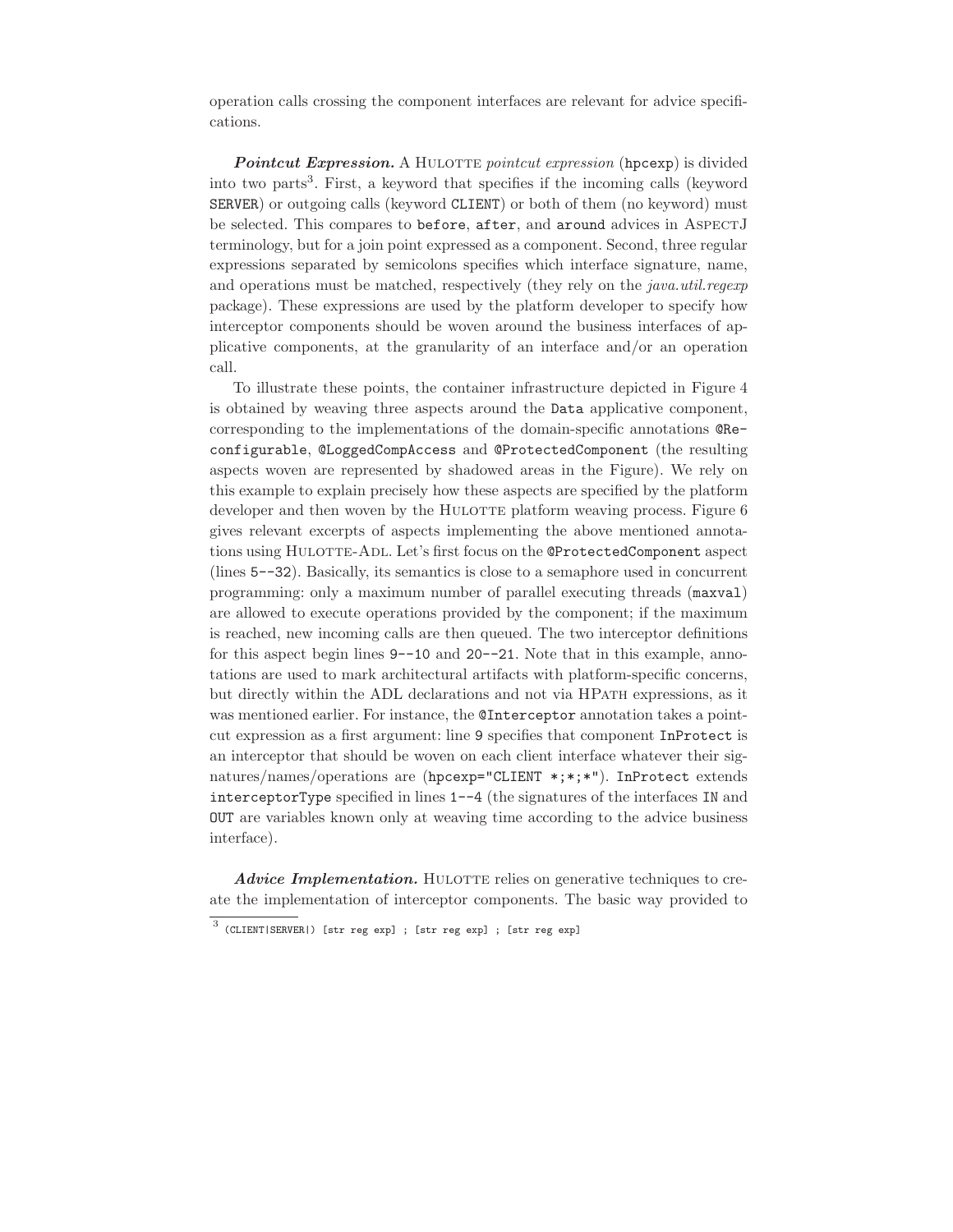the platform developer is to declaratively express within the aspect specification how the operation calls to the *trap interfaces* are performed according to the advice business calls. These requirements are classical pointcut-advice mechanisms around operation invocations and are specified by an annotation (WeaveTrap-Operation). It specifies which operation of the trap interface should be invoked and when— $i.e.,$  before or after the advice call. The signature of the trap interface can syntactically reflect the platform services provided by the controller component bound to it. This feature strengthens the symmetry between platform and applicative layers since controllers can be handled as regular components without being implemented knowing they will be used as aspects. Otherwise, our approach supports also the case where the trap interface is based on an operation used to pass the reified original business invocation as a parameter. Finally, more advanced generative tools are also provided to the platform developer for generating arbitrary complex interceptor implementations independently from the intercepted business interface signatures. However, describing these tools exhaustively is out of the scope of this article.

To illustrate these features, let us consider again the *ProtectedComponent aspect* woven around the component Data. It defines two interceptors for the following reason: each applicative component's incoming call should be trapped in order to increment the semaphore counter before calling the component Data and to decrement it after Data returns. However, the reverse policy is required for outgoing calls from Data.

According to that, lines 11--18 express that the weaving task should generate the content of the InCProtect interceptor via the *trap interface* sem with a call to the method acquire before the proceed and a call to release after (the proceed denoting the business method call executed on the Data component). The reverse policy is implemented by the OutGProtect interceptor. The result of the weaving task is illustrated in Figure 4. The sequence diagram given in Figure 5 represents the simplified behavior of the resulting container according to an incoming invocation from its read interface. Notably, it clearly depicts the message sequences implementing the logic of the *ProtectedComponent aspect*.

**Aspects Weaving Process.** For each applicative component, the HULOTTE platform weaver first generates a *composite container* used as a host infrastructure to weave the aspects implementing the domain-specific annotations: each applicative instance is nested within a container and empty *chainComposite* components are instantiated around their business interfaces (note that this latter pattern is not explicitly handled by the platform developer within its aspect specifications). This process is illustrated in Figure 1 (step (3)). Then, for each aspect specification, the weaving process (Figure 1, step 4) consists in generating interceptors, adding them within ChainComposites according to their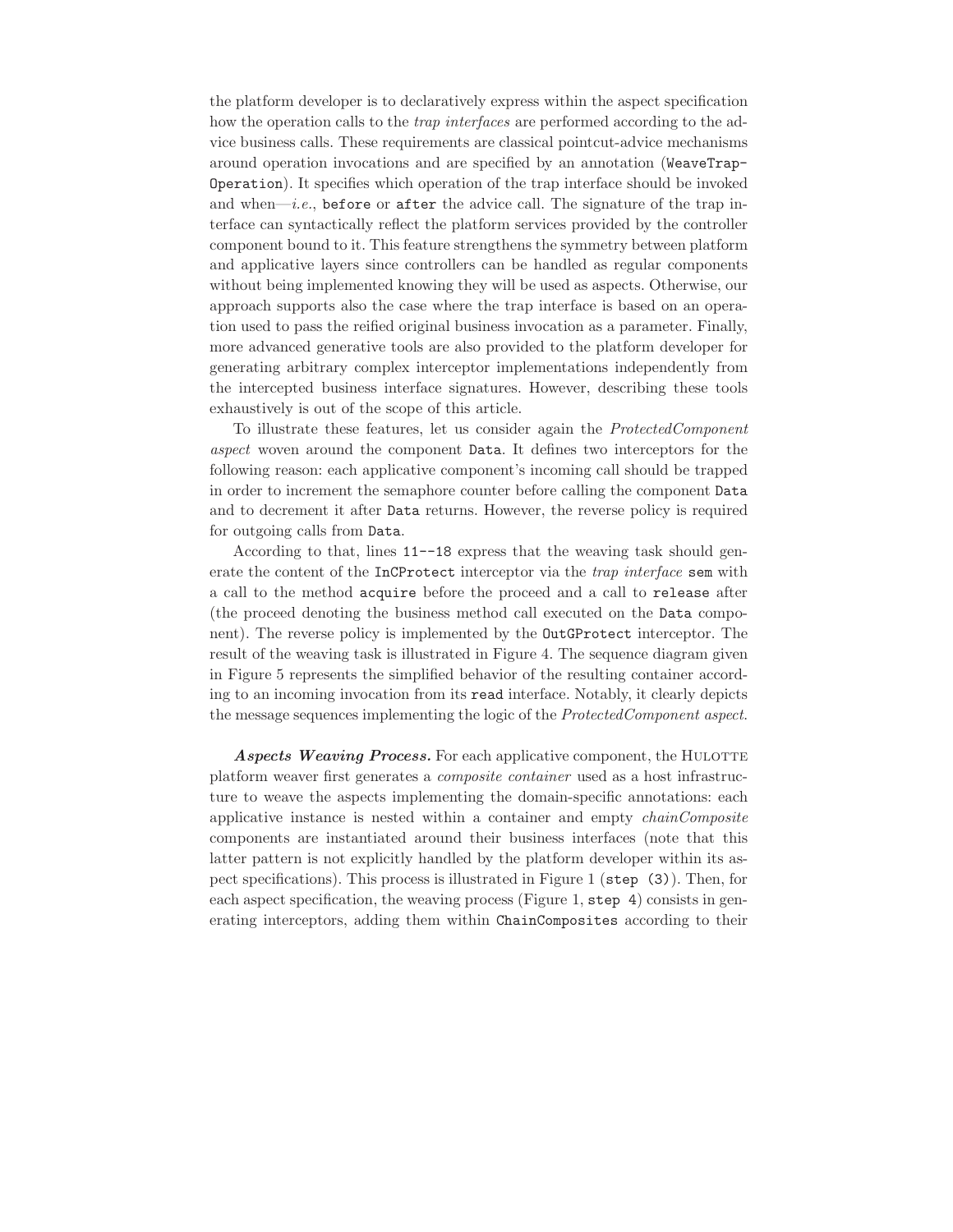

Figure 5: Sequence Diagram of an Incoming Call (from the read interface) within the container given Figure 4.

pointcut expressions, adding controller components to the container, and finally setting their bindings. Aspects are simply stored within a component library and identified by the platform developer by the @CompositeContainerAspect annotation (*e.g.*, lines 5, 33, and 47). The annotation parameters filled in by the application developer are propagated to aspect specifications by the mean of template parameters at ADL level. For instance, the parameter maxval filled in Table 1(5) is propagated to its aspect specification as an attribute value of the ProtectedC controller line 26 (while this template parameter is defined line 7).

There are several benefits when weaving component-based aspects on applicative components to modularize domain-specific concerns. First, aspects can be woven according to the incoming and outgoing interaction points externalized by the base components, through explicitly defined and stable interfaces. Second, the weaving process does not require the source code of the base component, and aspects do not have dependencies on internal elements of the base implementation. Moreover, the internal behavior of the base components is not altered by the weaving process. Finally, dependencies between aspects and base components can be explicitly captured at architectural level, as detailed in the following section.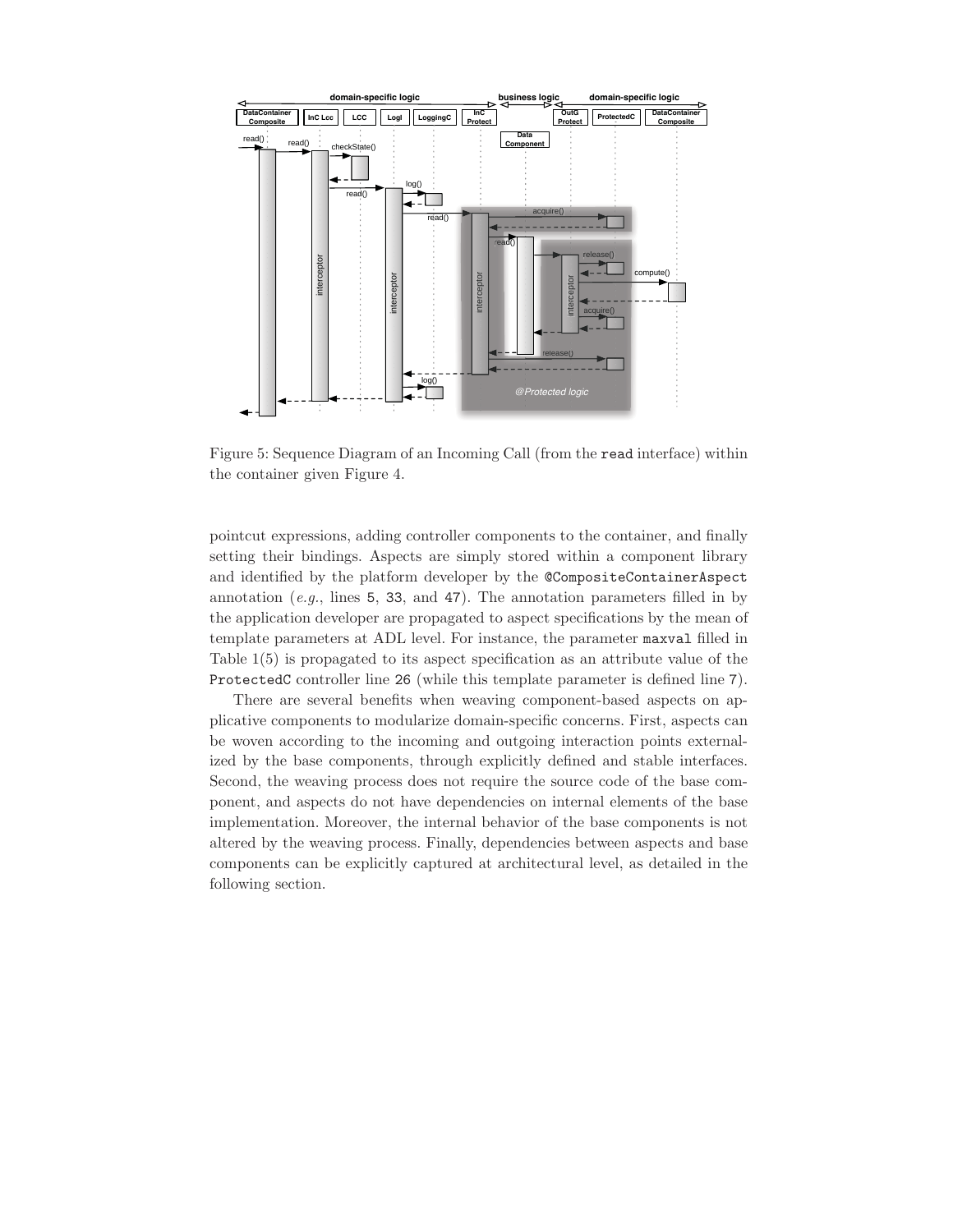```
1 component interceptorType {
 2 provides ${derived:BOUND -ITF -SIGN} as IN
     3 requires ${derived:BOUND -ITF -SIGN} as OUT
 4 }
 5 @ContainerCompositeAspect
 6 (implements="@ProtectedComponent")
 7 component ProtectedAspect arguments (maxval) {
 8 provides externPItf as extP
9 \hat{\text{o}}Interceptor(hpcexp="CLIENT *;*;*", order="LIN-FOUT")<br>10 component InCProtect extends interceptorTvpe {
10 component InCProtect extends interceptorType {
11 @TrapInterface<br>12 @WeaveTrapOpers
12 @WeaveTrapOperation(trapweaveexp="acquire",<br>13 advice="before")
13 advice="before")<br>14 @WeaveTrapOperatio
        @Weave Traplperation (trapweavexp="relcase\texttt{''},% \texttt{``red}+ \texttt{``red}+ \texttt{``red}+ \texttt{``red}+ \texttt{``red}+ \texttt{``red}+ \texttt{``red}+ \texttt{``red}+ \texttt{``red}+ \texttt{``red}+ \texttt{``red}+ \texttt{``red}+ \texttt{``red}+ \texttt{``red}+ \texttt{``red}+ \texttt{``red}+ \texttt{``red}+ \texttt{``red}+ \texttt{``red}+ \texttt{``red}+ \texttt{``red}+ \texttt{``red}+ \texttt{``red}+ \texttt{``red}+ \texttt{``red15 advice="after")<br>16 requires semaphor
16 requires semaphoreItf as sem
17 @GenerateBasicInterceptor<br>18 content InComingProtectIm
        content InComingProtectImpl
\frac{19}{20}20 @Interceptor(hpcexp="SERVER *;*;*", order="LIN-FOUT")<br>21 component OutCProtect extends interceptorType { }
21 component OutGProtect extends interceptorType {...}
22 // protected−controller instance
23 component ProtectedC {
24 provides semaphoreItf as sem
25 provides externPItf as extP
26 attributes int initval = ${maxval}<br>27 content ProtectedCImpl
        content ProtectedCImpl
\frac{28}{29}29 binds this .extP to ProtectedC.extP
30 binds InProtect.sem to ProtectedC.sem
      31 binds OutProtect.sem to ProtectedC.sem
32 }
33 @ContainerCompositeAspect
34 (implements="@LoggedCompAccess")
35 component LoggedCompAccessAspect arguments( hpcexp) {
37 @Singleton
38 component LoggingC {...}
      @Interceptor(\bar{h}pcexp=\$(hpcexp$, order="ANY")
40 component LogI extends interceptorType {
41 @TrapInterface<br>42 requires AOPA1
42 requires AOPAllianceItf as aopitf
        43 content LoggingCImpl
\frac{44}{45}45 binds LoggingIntercept. aopitf to LoggingC.aopitf
46 }
47 @ContainerCompositeAspect (implements="@Reconfigurable")
48 component ReconfigurableAspect {
49 // l i f e −cycle−controller instance
50 component LCC {...}<br>51 // BC, Comp. NC, SC
51 // BC, Comp, NC, SC c on t ro l l e rs ,
52 // interceptors , bindings
53 }
54 @ContainerCompositeAspect (implements="@AsyncBinding")
55 component AsyncBindingAspect {
56 @Interceptor (hpcexp="CLIENT *;*;*:void"<br>57 order="LIN-FOUT")
57 order="LIN-FOUT")
     component stub \{ \ldots \}59 @Interceptor (hpcexp="SERVER *;*;*:void"
60 order="LIN-FOUT")
61 component skeleton {...}
62 }
```
Figure 6: Aspects Excerpts Implementing the Domain-Specific Logic of annotations @ProtectedComponent, @LoggedCompAccess, @Reconfigurable and @AsyncBinding using HULOTTE-ADL.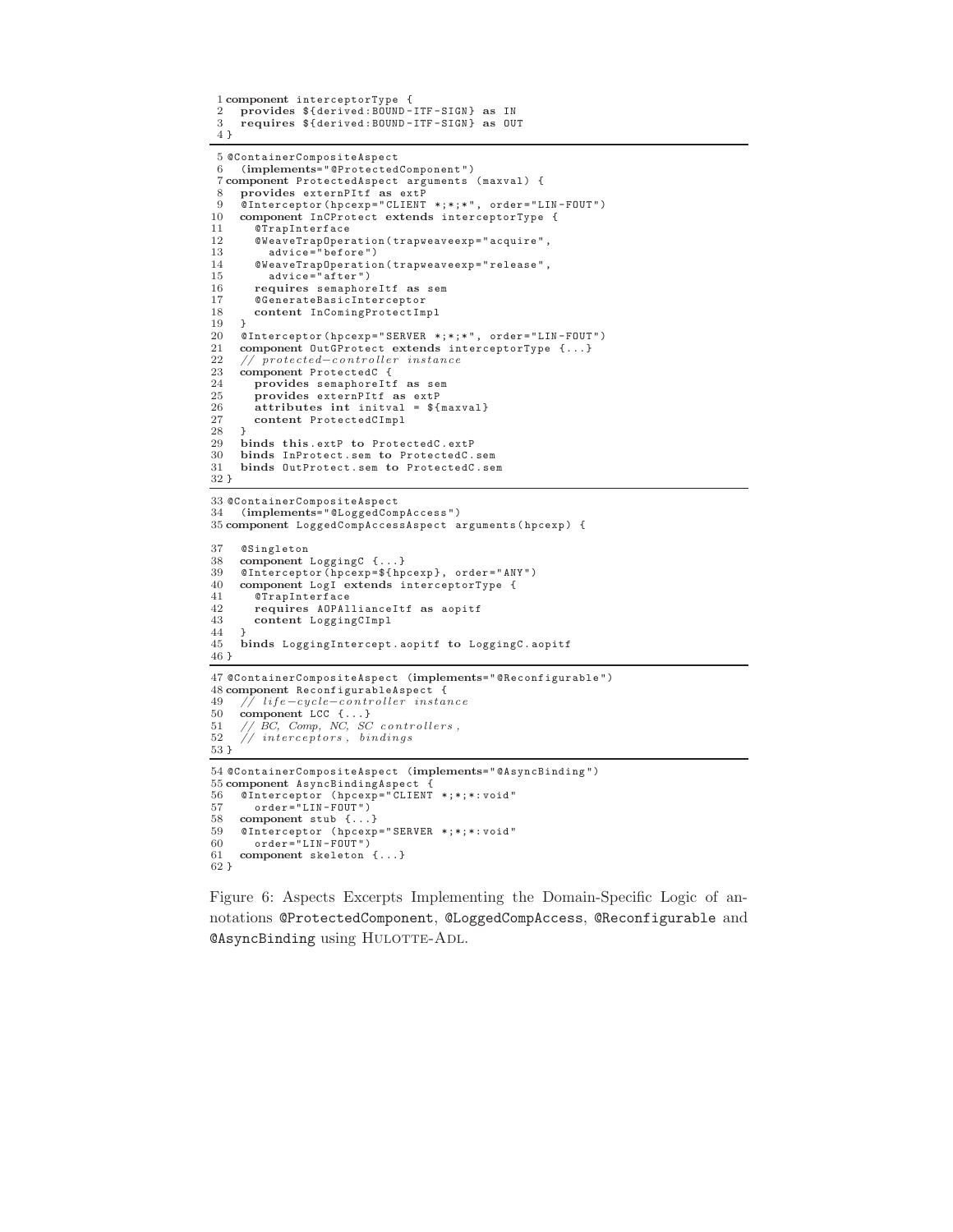#### **4.3 Handling Dependencies between Aspects**

AOP is a programming paradigm that increases modularity by allowing the separation of crosscutting concerns. However, a major well-known difficulty appears at weaving time, since a composition of aspects can result in an inconsistent system. Indeed, aspects may be incompatible or may be dependent on each others. In this section, we present how these issues are handled at the application and platform levels of the HULOTTE framework (all these mechanisms have been used within the two case-studies presented in Sections 6.1 and 6.2).

*•* Within our framework, mutual exclusion between domain-specific concerns is ensured at applicative level by means of OCL constraints over instances of the annotated applicative architectures (*i.e*, just after the weaving step 2 represented Figure 1), and checked automatically to guarantee that they are verified before the platform weaving process. Moreover, we provide also the capability to express constraints that implementations must fulfill at source code level before weaving. These points are reported in details in [NL09].

• In our case, ordering of a stack of advices on a particular join point corresponds to the execution order of interceptor components within the ChainComposite patterns. Far from resolving this problem generally, we however provide to the platform developer a way to specify basic ordering strategies over advice weaving. Within the scope of a single aspect specification, relative orders can be specified over several advice definitions. Moreover, two kinds of absolute orders (meaning that they should be respected whatever other aspects are woven by the weaving process) can be specified: FIN-LOUT or LIN-FOUT. The former corresponds to an interceptor placed at the first position of a ChainComposite for an incoming base interface and/or at the last position for an outgoing base interface. The latter refers to the reverse policy. Examples of absolute orders are given in Figure 6, lines 9, 20, and 39.

*•* In the case where platform components specified in different aspects need to collaborate, we provide a feature to the platform developer called *late-binding*. Such a binding is processed at the end of the container weaving process. It consists in injecting dependencies between controllers when the source or target controller has been added within the container by an another aspect. For example, a relevant use-case of such a feature concerns a dependency between an applicative component annotated with @ActivePeriodic and @Reconfigurable annotations. Indeed, the former is implemented by a controller that periodically executes the operation run of the interface java.lang.Runnable provided by the applicative component. If the *Reconfigurable aspect* is also woven in this component, the life-cycle controller it implements should be synchronized with the periodic controller—*i.e.*, the periodic activation is started/stopped when the component is started/stopped from its life-cycle controller. This requirement is depicted in Figure 7. At the end of the container weaving process, if these two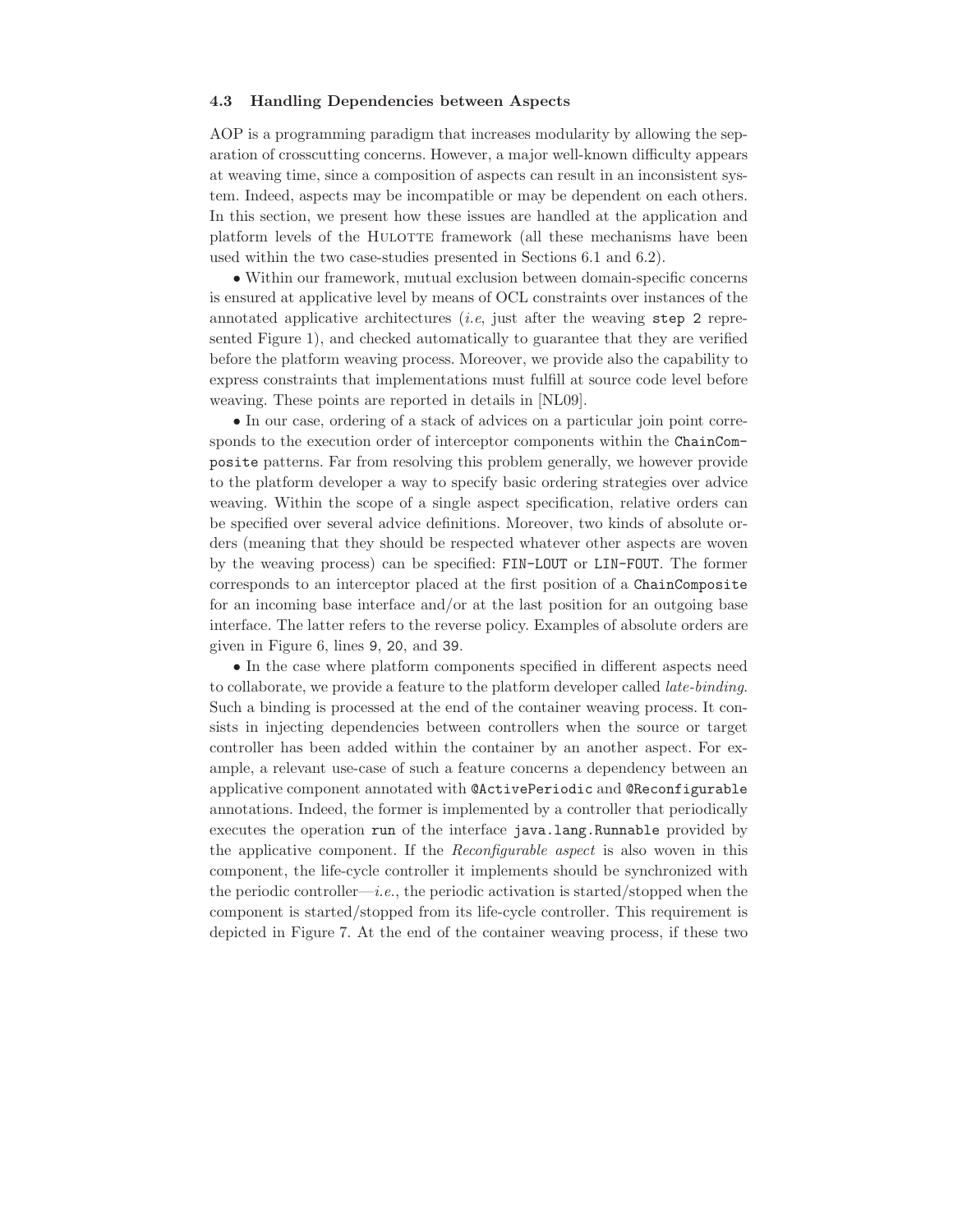*Reconfigurable* and *ActivePeriodic aspects* have been woven, this late-binding specification consists in adding a client interface typed by the PeriodicItf signature to the life-cycle controller (named LCC), then in weaving an invocation to the operation startPeriodicAct at the end of the implementation of startComp provided by the life-cycle controller, and finally in binding the two controllers.

```
1 @ContainerCompositeAspect (implements="@ActivePeriodic")
 2 component ActivePeriodic {
 3 component PeriodicC { provides PeriodicItf as periodicI}
4 @LateBinding (controllerNameDependency="LCC",
 5 kind="export", trapweaveexp="startPeriodicAct",
       hpcexp="SERVER *;*; startComp: void", advice="after")
 7 @LateBinding (controllerNameDependency="LCC",
 8 kind="export", trapweaveexp="stopPeriodicAct",
9 hpcexp="SERVER *;*;stopComp:void", advice="after")
10 binds ${derived:LATE -BINDING} to PeriodicC.periodicI
11 }
```
**Figure 7:** @ActivePeriodic Aspect, Excerpt Focused on Late-Binding.

*•* Finally, a relation between an applicative component and controller components is not always bijective. In some case, controller instances are globally shared by the whole application containers. To handle this requirement, our component model supports *component sharing*, meaning that a single instance of a component can be encapsulated by several composites. At design time, this feature is specified using the @Singleton annotation as it is the case for the LoggingC controller (cf. Figure 6, line 37).

#### **5 Implementation**

This section gives an insight of the basic parts of the HULOTTE framework implementation. It consists of three main units: *i)* The *front-end* processing the IDL files<sup>4</sup> and the description of an applicative architecture and its corresponding HPath expressions stored in ADL files, *ii)* the *middle-end* implementing the two-level weaving engines presented in Sections 3 and 4, and *iii)* the *back-end* generating the code of the final execution infrastructure, which is afterwards compiled by a classical Java compiler, as illustrated in Figure 1(5).

The framework relies on the *Eclipse Modeling Framework* (EMF) technol- $\log$  [BSE<sup>+</sup>04]. EMF has been used to implement the HULOTTE model introduced in Section 2.2. The *front-end* is then in charge of parsing the IDL and ADL files and of instantiating the corresponding EMF instances. It also instantiates an EMF model of the primitive component implementations. The *implementation*

<sup>4</sup> .java files in the context of this article.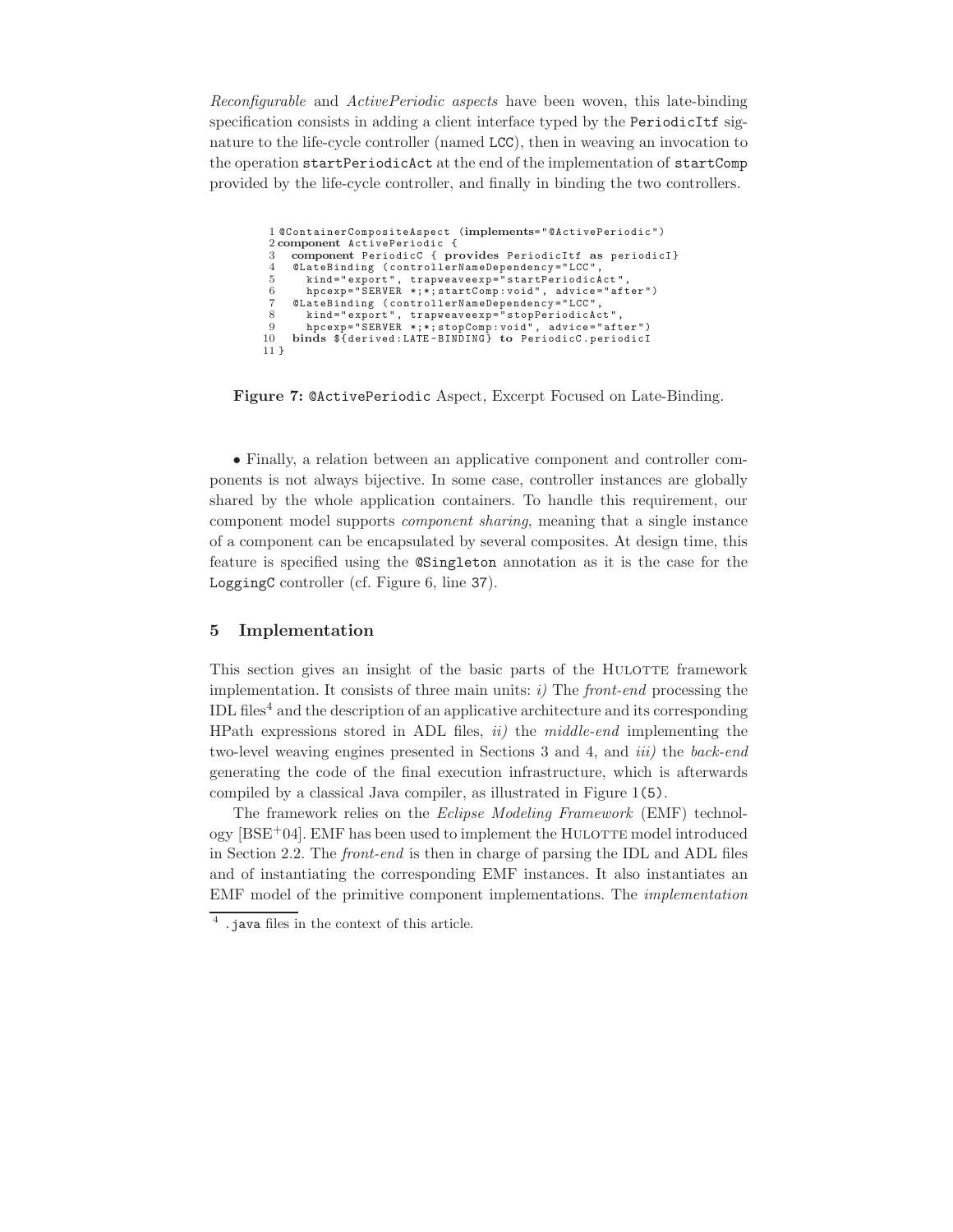*model* corresponds to the Java AST defined by SPOONEMF<sup>5</sup> and based on the Spoon [PNP06] program transformation framework. The *middle-end* relies on these two models (*i.e.* architecture and implementation models) to implement the HULOTTE weaving engines, and more specifically, the following points:

- **–** It implements the constraints checker mentioned in Section 4.3 and based on OCL rules specified over the EMF instances. Implementation details about this feature is given in [NL09].
- **–** It implements the late-bindings presented in Section 4.3. Indeed, a latebinding consists in weaving operation calls in controller implementations. This feature relies on the Spoon API to inject the required calls into implementation models of the controllers. The implementation models are then pretty printed in order to obtain the transformed Java code.
- **–** It generates the Java code of interceptor components. The generation process is based on code templates taking three parameters as arguments: *i)* the signature of the intercepted applicative interface, *ii)* the *pointcut expression* (hpcexp) attached to the interceptor definition, and *iii)* the list of @WeaveTrapOperation required to generate trap calls. We also mentioned more advanced tools providing by our framework for generating arbitrary complex component implementations. They are defined as HULOTTE plugins taking as input introspectable interface definitions and which output Java code according to them. The Java code produced by these plugins are implemented by the platform developer, based on the Spoon API.
- **–** And last but not least, it notifies the *back-end* to apply optional optimizations on the executable, which can be configured by the end-user.

According to the last point, the back-end generates by default an infrastructure for which dependency injections between components are handled by dedicated component factories, themselves generated by the back-end. This mechanism relies on proxy objects interposed on component interfaces, and is the basic feature required to provide reflective and reconfigurable component-based systems. However, it can notoriously impact on the performances—in terms of memory footprint and execution time—of the deployed executable, all the more as the platform is implemented by component architectures. Within the back-end, we have introduced optimization heuristics in order to mitigate these overheads. The heuristics focus on reducing interceptions in inter-component communications and on merging implementations of architectural artifacts. The merge algorithm consists in inlining, for instance, interceptors, controllers, and applicative component implementations in a single Java class. A detailed description of the heuristics provided by our framework is out of the scope of this

<sup>5</sup> Available from http://tinyurl.com/spoon-emf09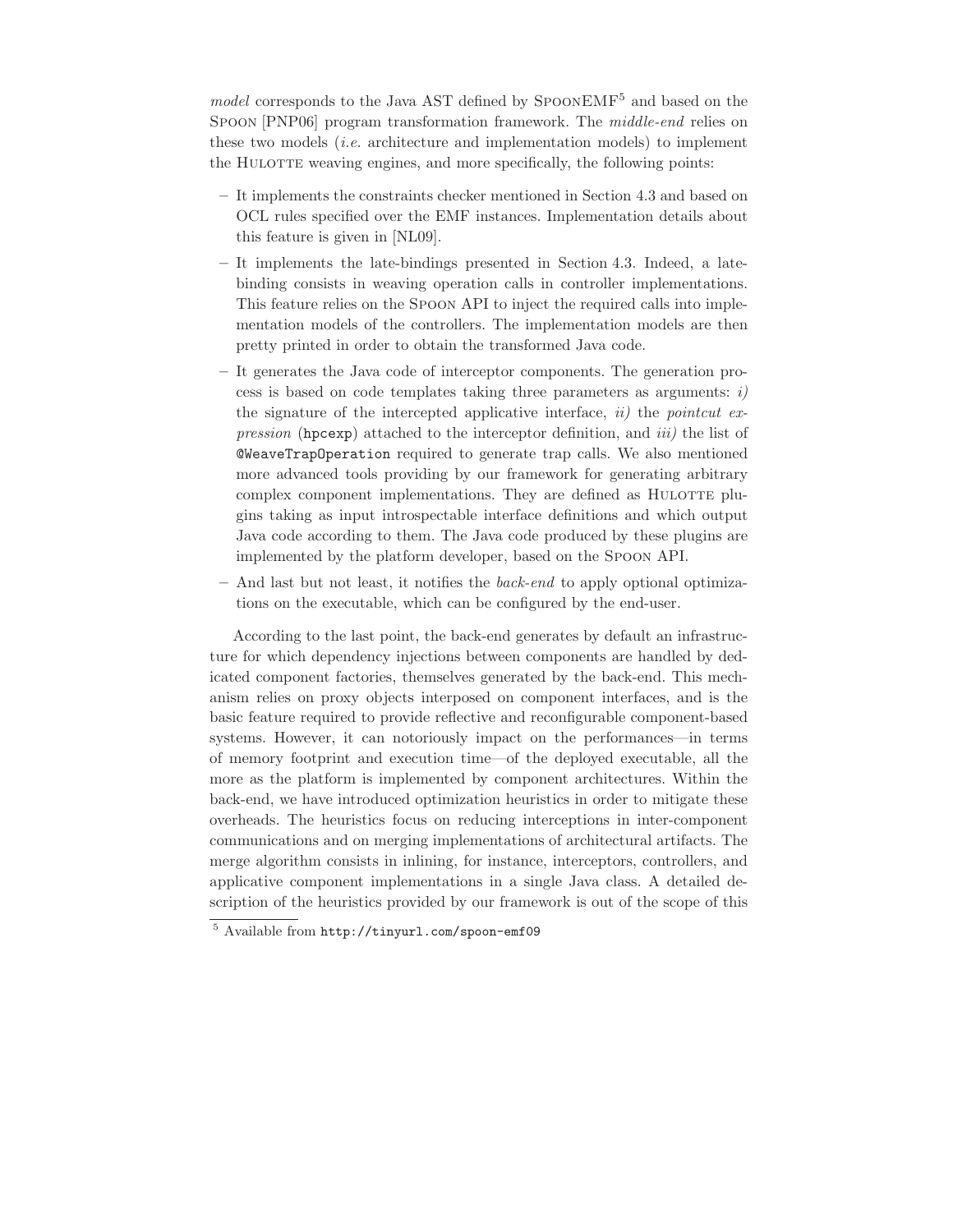article, we refer the interested reader to [PLMS08]. These optimization features can be specified as HULOTTE's annotations by the application developer.

Finally, HULOTTE is coupled to basic editing tools provided by the EMF framework. These tools can be used by the application developer to visualize the annotated architecture resulting from the annotations weaving process (*i.e.*, after the weaving step illustrated in Figure 1(2)). It allows her/him to check if the pointcuts captured by the queries have correctly matched the architectural artifacts, and eventually to debug them. Since the same language (HULOTTE-ADL) is used at platform level, the final architecture can also be edited by these tools (*i.e.*, after the platform weaving process, Figure 1(4)), to verify if aspects have been correctly woven into each containers.

#### **6 Evaluation**

In this section, we evaluate our approach on two case studies. The first is related to real-time and embedded applications, while the second refers to the contextaware middleware domain.

#### **6.1 A Framework for Real-Time Java based Systems**

*Application-level Overview.* HULOTTE has been experimented in the design of a component-based framework for RTSJ-based real-time and embedded systems [PLMS08]. The *Real-Time Specification for Java* (RTSJ) [BGB<sup>+</sup>00] is a specification for development of predictable real-time Java-based applications. Among many constructs, which mainly pose special requirements on the underlying JVM, two new programming concepts were introduced: *i)* real-time threads (RealTimeThread, NoHeapRealTimeThread) that have precise scheduling semantics, and *ii)* special types of memory areas (ScopedMemory, ImmortalMemory), which are outside the scope of action of the garbage collector to ensure predictable memory access among the objects where they are allocated. RTSJ introduces a non-intuitive and difficult-to-take-in-hand programming model and imposes several rules on the software composition process.

Table 2 sums up the main architectural annotations provided to the application developer to mark its applicative architecture. They provide the ability to specify the multi-task and concurrent nature of the application according to RTSJ concepts. An *active component* represents various execution concepts enforced by RTSJ—*non real-time*, *real-time*, and *non-heap real-time*. The semantics of such a component is the one of a monitor controlling the execution of the business operations it provides. It is attached to its own thread of control (or pool of threads), activated periodically or sporadically—*i.e.*, triggered by incoming invocations. @MemoryArea expresses the allocation contexts of the components—*heap*, *scoped*, and *immortal memory*.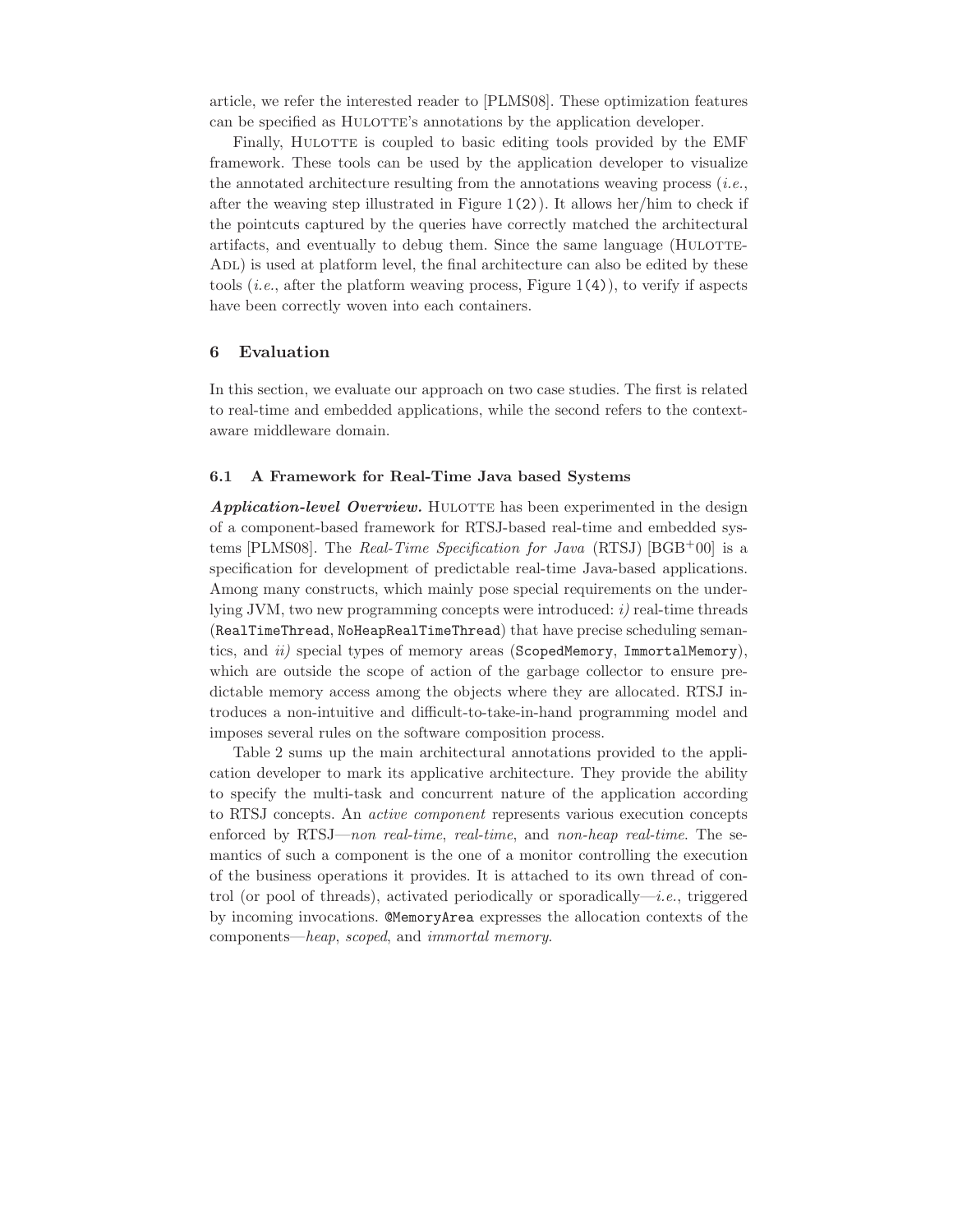| Annotation                 | <b>Parameters</b>                     |
|----------------------------|---------------------------------------|
| <b>@ActivePeriodic</b>     | threadkind, period, priority, maxiter |
| <b>@ActiveSporadic</b>     | threadkind, priority, threadpoolsize  |
| <b>@MemoryArea</b>         | memkind, memsize                      |
| <b>@AsyncBinding</b>       |                                       |
| @ProtectedComponent maxval |                                       |

Table 2: RTSJ-Specific HULOTTE Annotations.

*Platform-level Overview.* Each annotation is implemented by aspects as described in Section 4.2. The controller implementations rely on the RTSJ API and its library (*Priority Scheduling*, *High-resolution Timers*, *Wait-Free Queues*, and *Memory Contexts*). An aspect has been also implemented to support crossscope communication, since RTSJ imposes the use of code patterns [PFHV04] to pass values back and forth across the boundaries formed by memory areas. This aspect consists of interceptor components, generated according to the interfaces involved in a binding between components allocated in different areas.

*Application Scenario.* To apply our domain-specific framework, we have reengineered a large application: the *Real-Time Collision Detector* (RCD) presented in  $[KHP^+09]$ . The RCD algorithm is about 2.3KLoc and its task is to proceed a periodic stream of aircraft positions and determine if any of these aircrafts are on a collision course. The original object-oriented implementation has been reengineered as a HULOTTE architecture composed of about ten applicative components. The main part of the algorithm is periodically executed by a non-heap real-time ActivePeriodic component and processed by components allocated in immortal and scoped areas according to its requirements. The environment is simulated by a non-real time ActivePeriodic component and interactions between real-time and non real-time parts of the application is ensured by a ProtectedComponent. The results from each algorithm iteration are asynchronously transferred to an ActiveSporadic component. The resulting platform produced by the HULOTTE weaving process for this application scenario is about 2.5K generated Loc.

#### **6.2 SPACES: A RESTful Context Dissemination Framework**

*Application-level Overview.* SPACES is a RESTful middleware solution for the flexible dissemination of context information. In particular, SPACES proposes to distribute context information in ubiquitous computing environments by combining the principles of *REpresentational State Transfer* (REST) and the *COntext entitieS coMpositiOn and Sharing* (COSMOS) context framework [CRS07, RCS08]. By combining COSMOS and REST, SPACES therefore in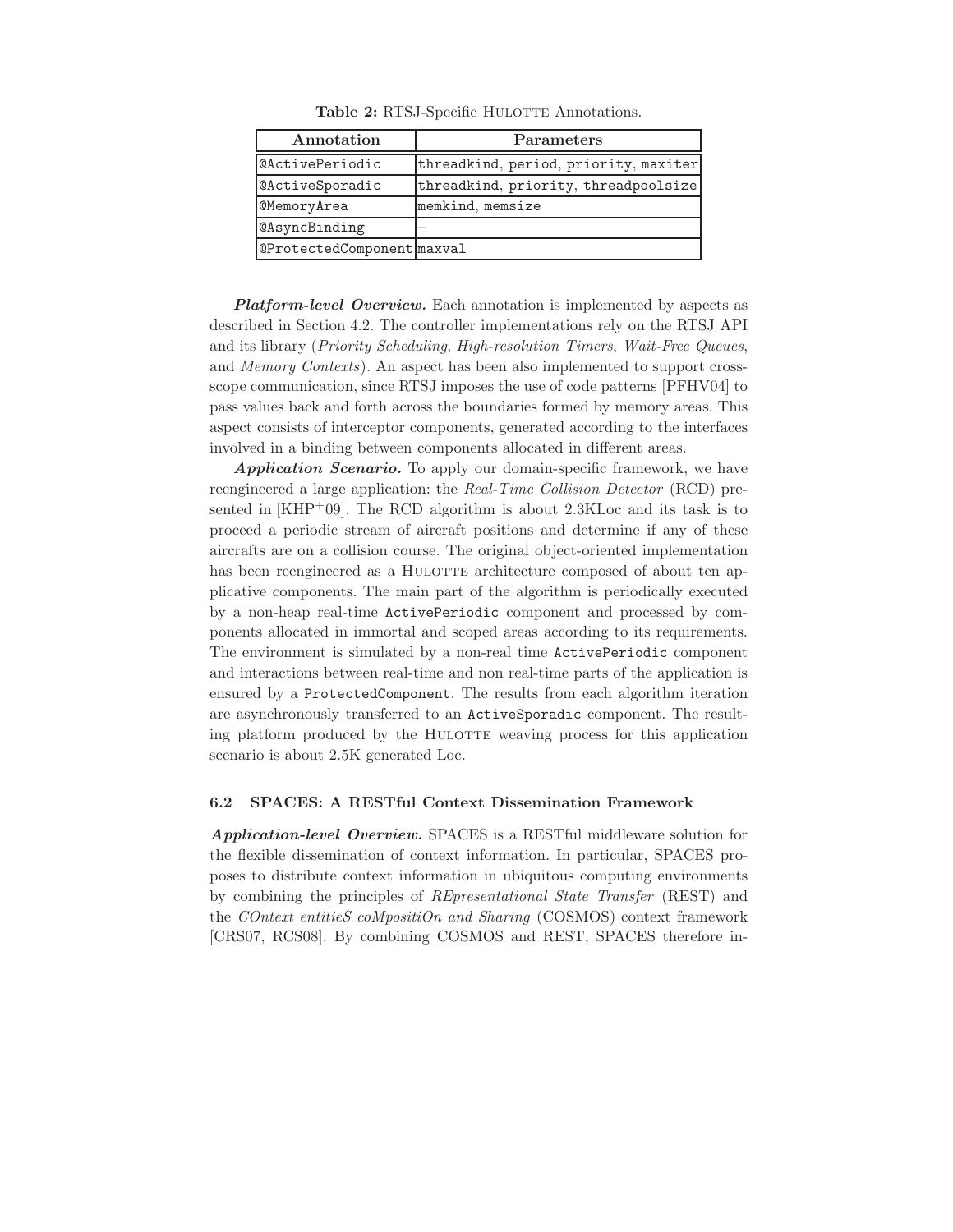tends to provide *Context as a Service* and to enable the efficient distribution of context information among heterogeneous devices.

*Weaving Context Processing Concerns.* In COSMOS, *context policies* are hierarchically decomposed into fine-grained units called *context nodes*. A context node refers to context information controlled by a software component. A Context policy refers to a hierarchical composition of context nodes reflecting the inference of a specific context information. Context nodes leaves (the bottom-most elements, with no descendants) encapsulate raw context data obtained from collectors, such as operating system probes, sensors near the device, and user preferences in profiles. Intermediate context nodes are context operators used to process the context information collected from the lower layers in order to compute an high-level context information. The efficiency of the context policy processing can be improved by tuning the following context node properties. **Active/Passive:** An active node is associated with a thread of control, while a passive node obtains context information upon demand. Typical examples of active nodes include a node in charge of the centralization of several types of context information, a node responsible for the periodic computation of higher-level context information, and a node to provide the latter information to upper nodes. **Observation/Notification:** Communication into a context node's hierarchy can be top-down or bottom-up. The former—implemented by the interface Pull—corresponds to observations that a parent node triggers. The latter—realized by the interface Push—corresponds to notifications that context nodes send to their parents. **Pass-through/Blocking:** Pass-through nodes propagate observations and notifications while blocking nodes stop the traversal. For observations, COSMOS transmits the most up-to-date context information without polling child nodes. For notifications, COSMOS uses context data to update the node's state, but it does not notify parent nodes.

| Annotation       | Parameter                                              |
|------------------|--------------------------------------------------------|
| <b>@Active</b>   | period: Integer                                        |
|                  | $ $ @Notification $ $ policy: {sequential or parallel} |
| <b>@Blocking</b> | static: {true or false}                                |

**Table 3:** Context Processing HULOTTE Annotations.

Table 3 summarizes the HULOTTE annotations associated to the COSMOS parameters. By default, context nodes are configured as passive, observable, and pass-through. The HULOTTE annotations are therefore used to refine the configuration of the marked context nodes.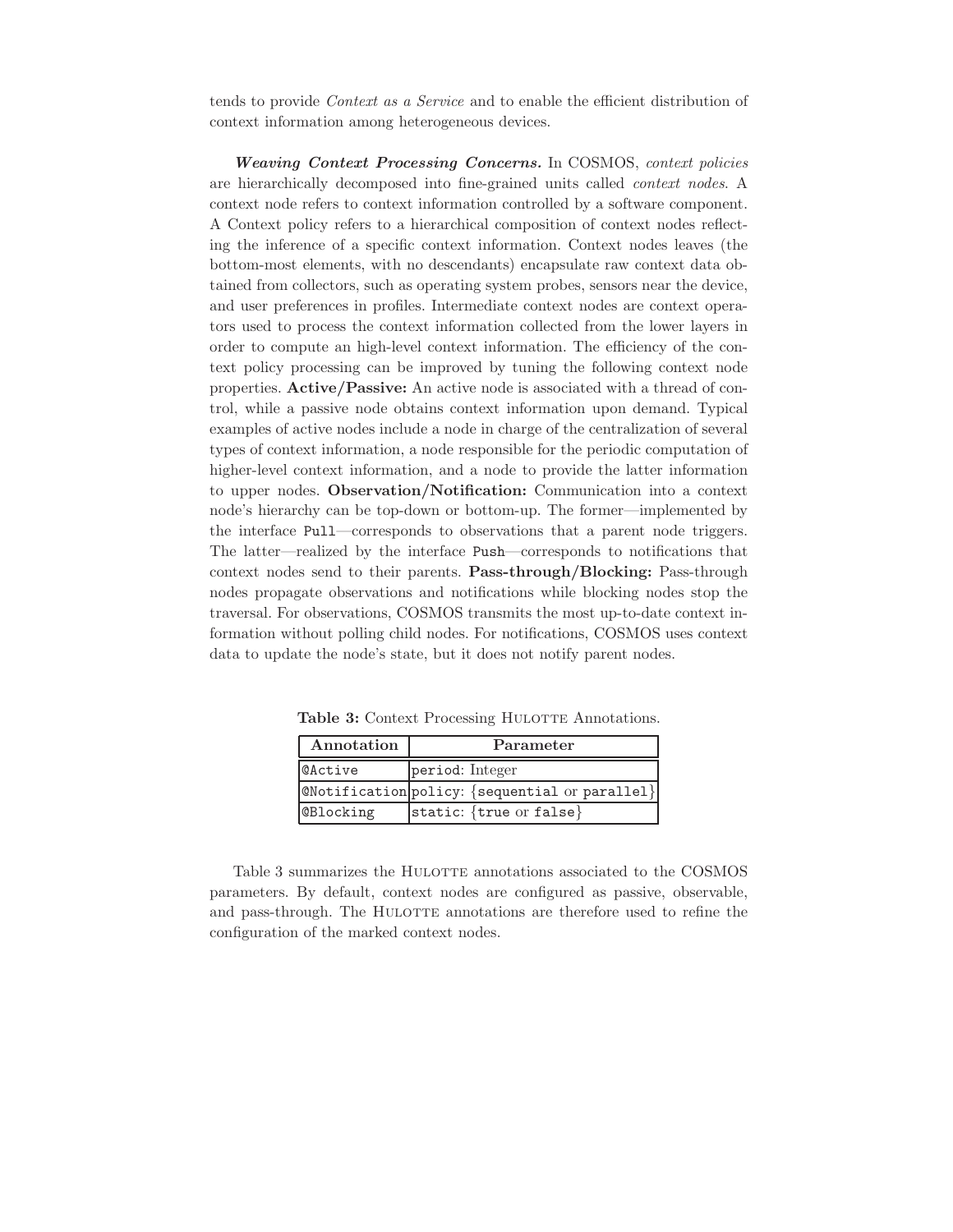*Weaving Context Distribution Concerns. REpresentational State Transfer* (REST) is a resource-oriented software architecture style for building Internetscale distributed applications [Fie00]. Typically, the REST triangle defines the principles for encoding (*content types*), addressing (*nouns*), and accessing (*verbs*) a collection of *resources* using Internet standards. Resources, which are central to REST, are *uniquely addressable* using a universal syntax (*e.g.*, a URL in HTTP) and share a *uniform interface* for the transfer of application states between client and server  $(e.q.,$  GET/POST/PUT/DELETE in HTTP). REST resources may typically exhibit multiple typed representations using—for example—XML, JSON, YAML, or plain text documents. Thus, RESTful systems are loosely-coupled systems following these principles to exchange application states as resource representations. This kind of stateless interactions is particularly interesting in the context of SPACES since it improves the resources consumption and the scalability of the system.

**Table 4:** Context Distribution HULOTTE Annotations.

| Annotation       | Parameter                               |
|------------------|-----------------------------------------|
| <b>@Host</b>     | identifier: Uniform Resource Identifier |
| <b>@Provider</b> | type: MIME Type[]                       |

Table 4 summarizes the HULOTTE annotations associated to the REST parameters. The HULOTTE annotations are used to describe the distribution of context nodes among the physical devices considered in the environment. In SPACES, REST contextual resources are described by the following parameters: **Host** points to a physical device described using the *Uniform Resource Identifier* (URI) format (*e.g.*, http://device.inria.fr:8080). Therefore, context identifiers include a communication scheme, a server address, a context path, and a sequence of request parameters: scheme://context-server/contextpath?request-parameters. **Provider** refers to the different representations, designed by their MIME media types classification [IAN07], under which a REST resource can be retrieved. In particular, SPACES promotes the *Java object serialization* as the default resource representation (application/octet-stream) for performance concerns. Nevertheless, SPACES provides also representations of context resources as XML (application/xml) and JSON (application/json) documents.

*Platform-level Overview.* The platform level of SPACES is implemented using the Scala programming language [OSV08]. Specifically, the mechanism of *trait* provided by Scala enables SPACES to support a modular implementation of the container controllers and interceptors. Therefore, the context processing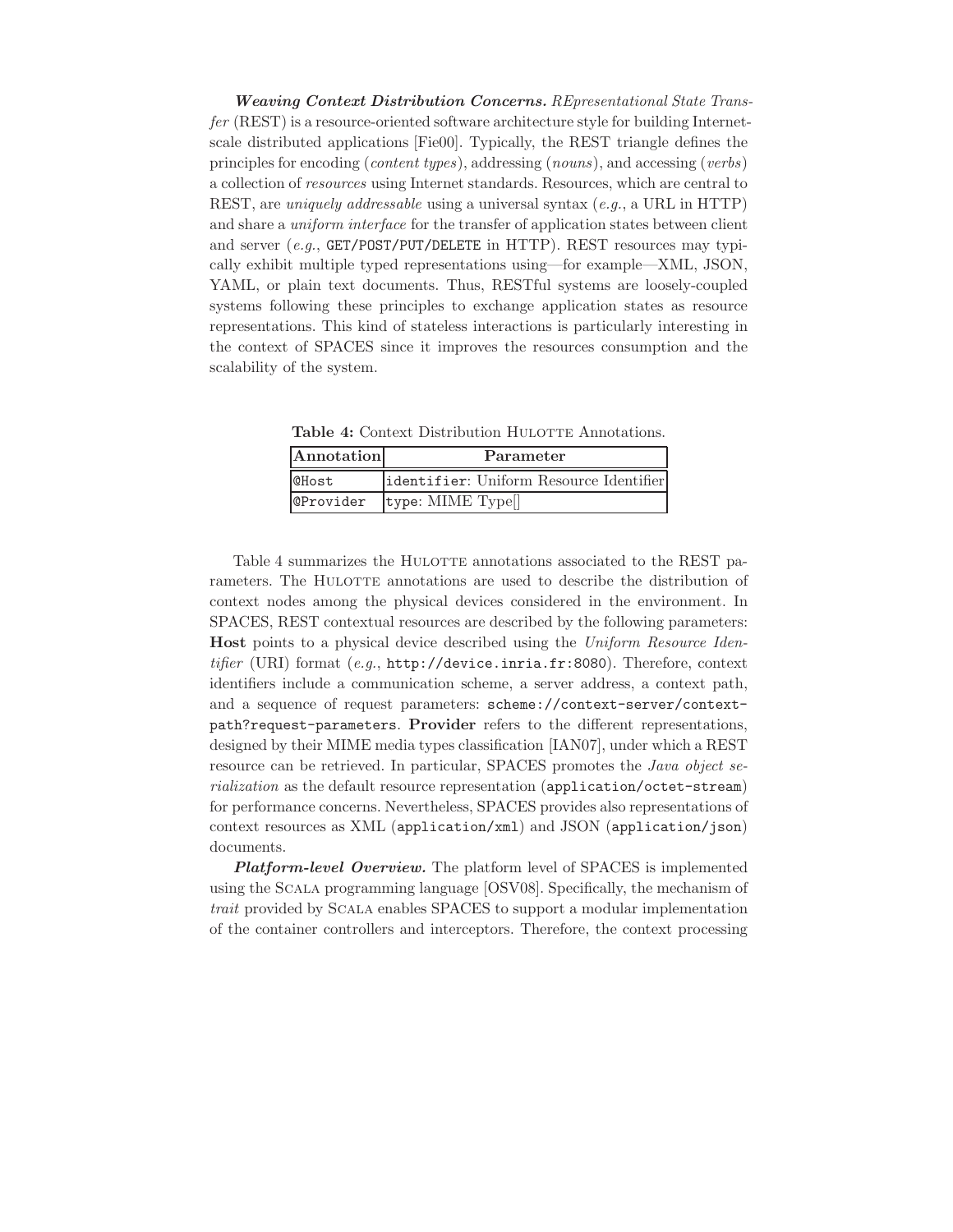and distribution concerns are implemented as specific traits, which are combined in order to implement SPACES controllers and interceptors.

In this context, HULOTTE serves as a weaving framework that selects the SPACES traits according to the annotated applicative architecture describing the context policy and mixes them into the component containers according to a particular weaving strategy (*e.g.*, optimization level). Figure 8 depicts an example of component-based container hosting a context node and generated by the HULOTTE framework from the annotated description of a SPACES context policy. For each context node, 2.3KLoc are generated by the weaving process, and the whole code imported via singleton components (implemented within a library and used by SPACES containers) is about 9KLoc.



**Figure 8:** Component-based Architecture of a SPACES Generated Container.

#### **6.3 Evaluation Synthesis, Discussions and Lessons Learned**

When developing the two case studies, we witnessed many benefits of our approach that we present in the following, and discuss their limitations before a comparison with existing ones in Section 7.

*Relying on Concise Annotations for Specifying Domain-Specific Concerns.* HULOTTE allows us to define domain-specific component-based frameworks addressing the challenges of RTSJ-based software development and these of a RESTful context middleware for which dedicated execution and communication models are supported. Therefore, the way annotations are used at application level is not a curb on expression complex domain-specific concerns.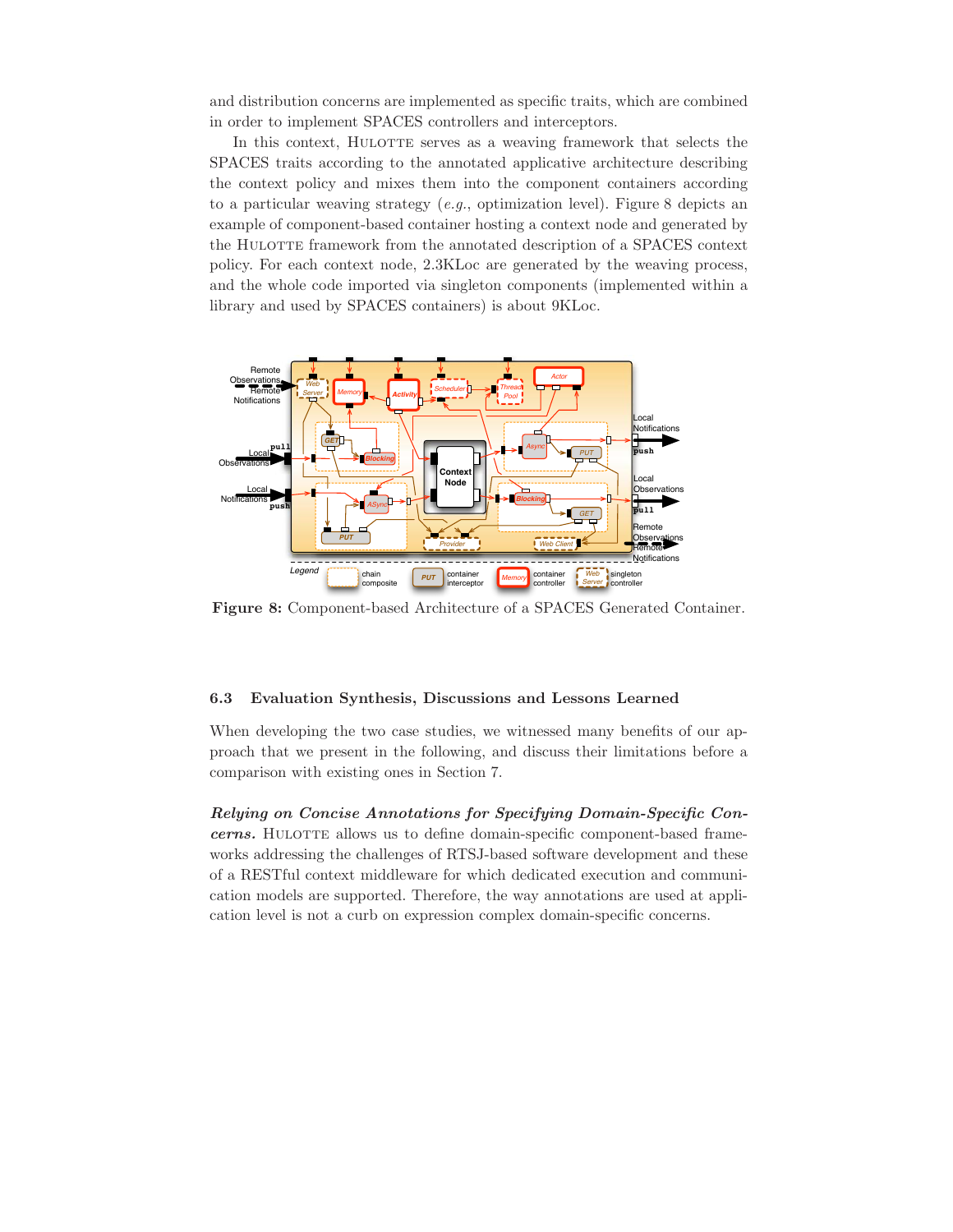The features provided by HPATH make use of convenient queries to easily adapt annotations (and their parameters), which will be woven. HPath provides a rich expression power, the variety of navigation axis it offers allows to capture precise pointcuts over the architecture artifacts. Even if the examples of queries presented in Table 1 might appear complex to the reader, the fact remains that the use of HPath is straightforward since it is based on the component model's artefacts to navigate through the applicative architecture. However, we can mention a drawback arising in using HPath. In minor cases, the use of queries can turn out to be more verbose than annotations manually set into the architecture. This is typically the case when the same annotation should be woven with different parameters, which must be specified by multiple queries.

Finally, if the semantics attached to the annotations is well documented, we believe that the learning curve for application developers is equivalent when using our approach compared to the one required to take domain-specific component models in hand.

*Improving Separation of Concerns.* The HPATH queries allow to specify the annotations in a completely uncoupled way from the architecture's specifications, without polluting the latter. Moreover the queries can be expressed in a centralized way (*e.g.* at the end of the top-level component's ADL file).

In the general case, relying on annotations enforces separation of concerns between the business and domain-specific logics, the latter being externalized at the architectural level with well-defined semantics, emphasizing on the problem domain. Moreover, this feature allows the support of tools reasoning on high-level perspectives of the application, rather than source code implementations, and conducting domain-specific analysis of the system. For instance, we proposed a validation framework [Pls09] to check the compliance with RTSJ based on annotated architectures.

This separation of concerns occurs also at code level since domain-specific code is implemented by the HULOTTE platform, rather than buried and tangled within the business classes, and the composition process of platform components is established without any dependency on the internal elements of the applicative code. As a consequence, the business code implementing the components becomes more readable and maintainable—reflecting the functional needs of the application without any constraints imposed for instance, by RTSJ or RESTful context middleware. Moreover, the domain-specific code handled by the platform alleviates drastically the burden on the application developer, since from one application to another, implementing these concerns is a redundant, timeconsuming, and error-prone task.

*Exploiting CBSE at Platform Level.* When considering the experiments we have conducted using HULOTTE, the large majority of the domain-specific annotations are implemented as component architectures, which validate our proposal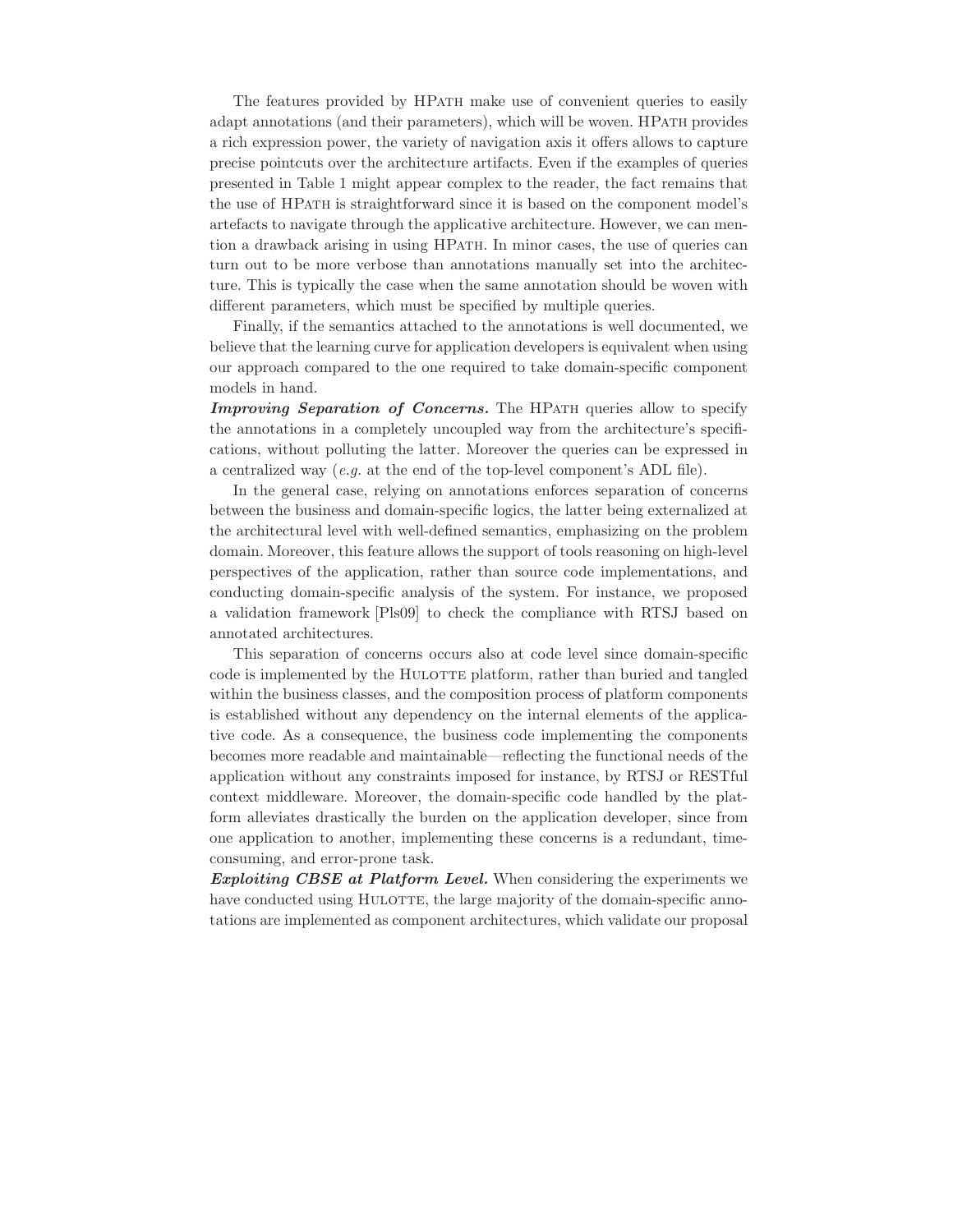of using the component paradigm at platform level. However, this design choice has a limitation, in particular considering these two following issues: *i)* At a stage within the HULOTTE compilation flow, architecture transformations are required to implement the distribution concern, since a standalone executable is generated on each physical distributed node. *ii)* As presented in Section 6.1, a memory allocation concern has been considered for applicative components. A minor part of its implementation impacts on a process of HULOTTE: the generation of the component factories in order to control the instantiation of these components. These two points can not be implemented as component architectures woven into containers but are instead implemented using specific extension points defined within the HULOTTE compilation flow. However, their descriptions are out of the scope of this article.

We can also highlight the benefits raised by our approach from the aspect paradigm point of view. First, the platform components are exclusively woven according to the well defined interfaces of the applicative components. It simplifies greatly the implementation of advices, compared to classical code-centric AOP approaches, the latter relying on many low-level constructs from the base programming language on which aspects are woven (*e.g.* method declarations and calls, field access, etc.). Moreover, composition between platform and applicative components does not distort the applicative code, since the latter remains totally unchanged after the weaving process.

*Handling Dependencies between Aspects.* Our framework provides the *Object Constraint Language* (OCL) support used by the platform developer *i.e.*, the domain expert, to express the constraints between annotations [NL09]. These constraints are automatically checked at application level once the annotations weaving process is completed. This is of great help for the application developer, giving him a feedback on using annotations in a consistent way. We have successfully applied the OCL support on several constraints imposed by annotations of both case-studies.

The notion of *component sharing* introduced in Section 4.3—widely used for designing the RESTful context middleware—allows to preserve a strong encapsulation of the components nested within composite containers, while sharing between them built-in middleware services. The notion of *late binding* was also used within the two case-studies according to the use-case presented in Section 4.3 (for synchronizing life-cycle controllers of *active components*). Even if late bindings are quite complex to define, nevertheless, we believe that they provide an interesting feature for defining component interactions without any code modification for the developer.

*Towards more Flexibility and Reuse.* The use of concise annotations at architectural level introduces flexibility and configurability in the application design process with regard to domain-specific concerns. First, annotations pa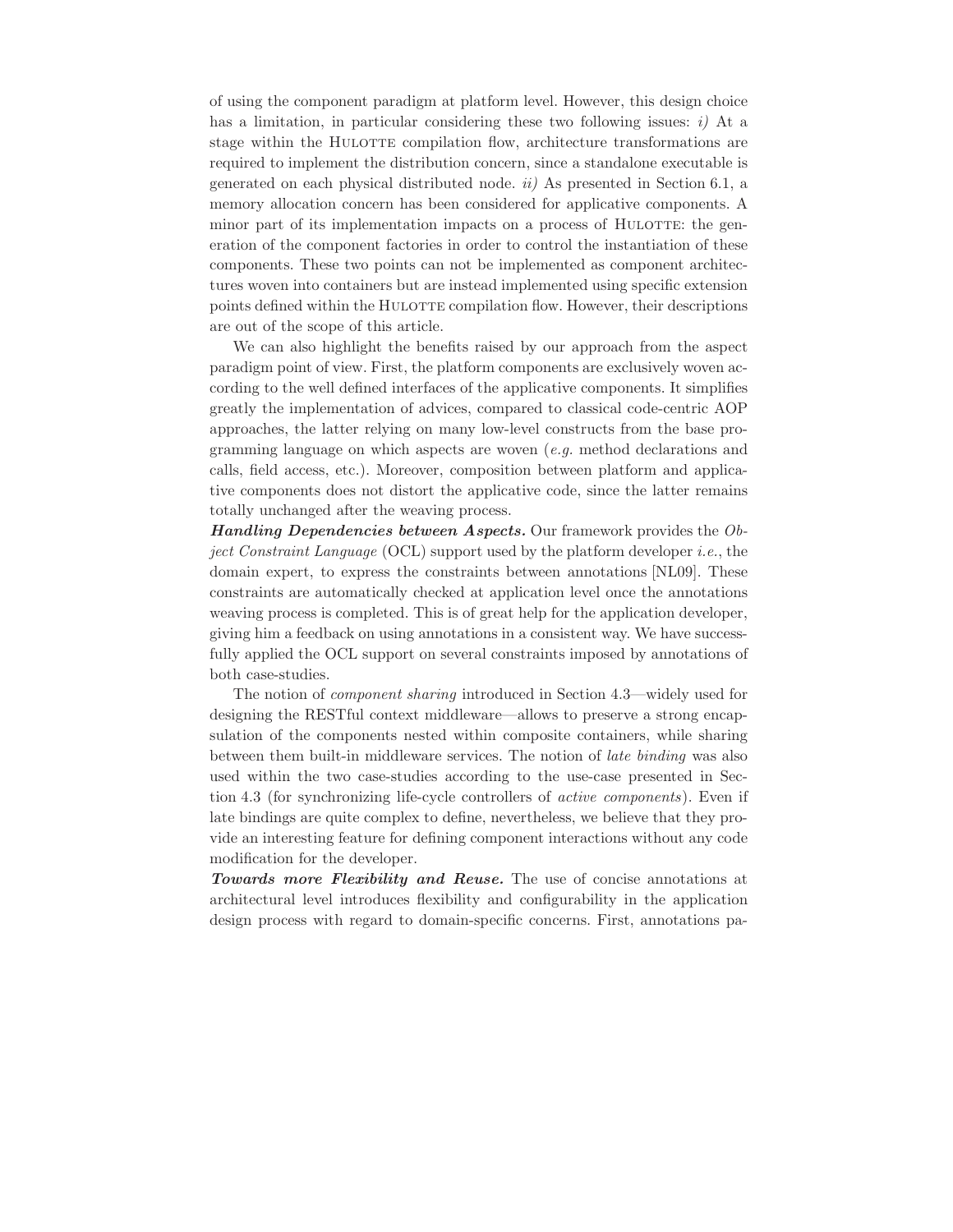rameters ease the configuration of platform-level components. For instance, the developer can simply specify and change a priority, a period of a thread managed by the platform, or the size of an RTSJ memory area thanks to parameters attached to their annotations. The propagation of these information from application-level annotations to platform-level aspect implementations is automatically handled by the platform weaving process by mean of ADL template parameters (see Section 4.2, page 16). Second, the strong decoupling between annotations and architectural artefacts provides a straightforward way for adapting the execution contexts of applicative components. For instance, according to the two presented case-studies, we are able to easily change the internal concurrency of the *Real-Time Collision Detector* (by changing the way components are executed and synchronized), to change the component allocations within different memory areas, or to adapt the deployment policy of a context node. When using HPath, all these platform adaptations are conducted by the developer by simple modifications of the queries centralized in HULOTTE-ADL files.

Our approach improves reuse of platform components since they are specified as regular components without being implemented knowing they will be used as aspects. It was typically the case of the singleton components used to implement SPACES containers. Indeed, more than 9KLines of componentized code were incorporated by the HULOTTE process imported from component libraries provided outside the scope of our case-study. Interceptor components are also fully reusable units from one aspect to another since they are implemented (and generated) independently of applicative component specifications on which they will be woven.

We have also conducted an experiment related to the *reconfigurable aspect* presented in Section 4. It was initially implemented to provide full architecture introspection and reconfiguration capabilities at runtime and was successfully applied in the context of our two case-studies. Moreover, from its initial implementation, we have derived several aspects, each of them providing a subset of these capabilities, *e.g.*, for providing only minimal introspection features when reconfiguration is not required at runtime. This experiment has highlighted the benefits brought by the use of architectures within aspect implementations where fine-grained platform components are easily reusable as advices. Finally, we are currently implementing a connection between the RTSJ concerns and the RESTful context concerns. We will therefore provide an RTSJ-based implementation of SPACES to ensure predictability over context node executions, reusing an already implemented HULOTTE distributed aspect  $[MPL+08]$  based on REAL-Time CORBA.

*Performance Issues.* Finally, in [PLMS08], we have performed a quantitative evaluation demonstrating the efficiency of the optimizations presented in Section 5 over component-based containers. Indeed, the impact over the perfor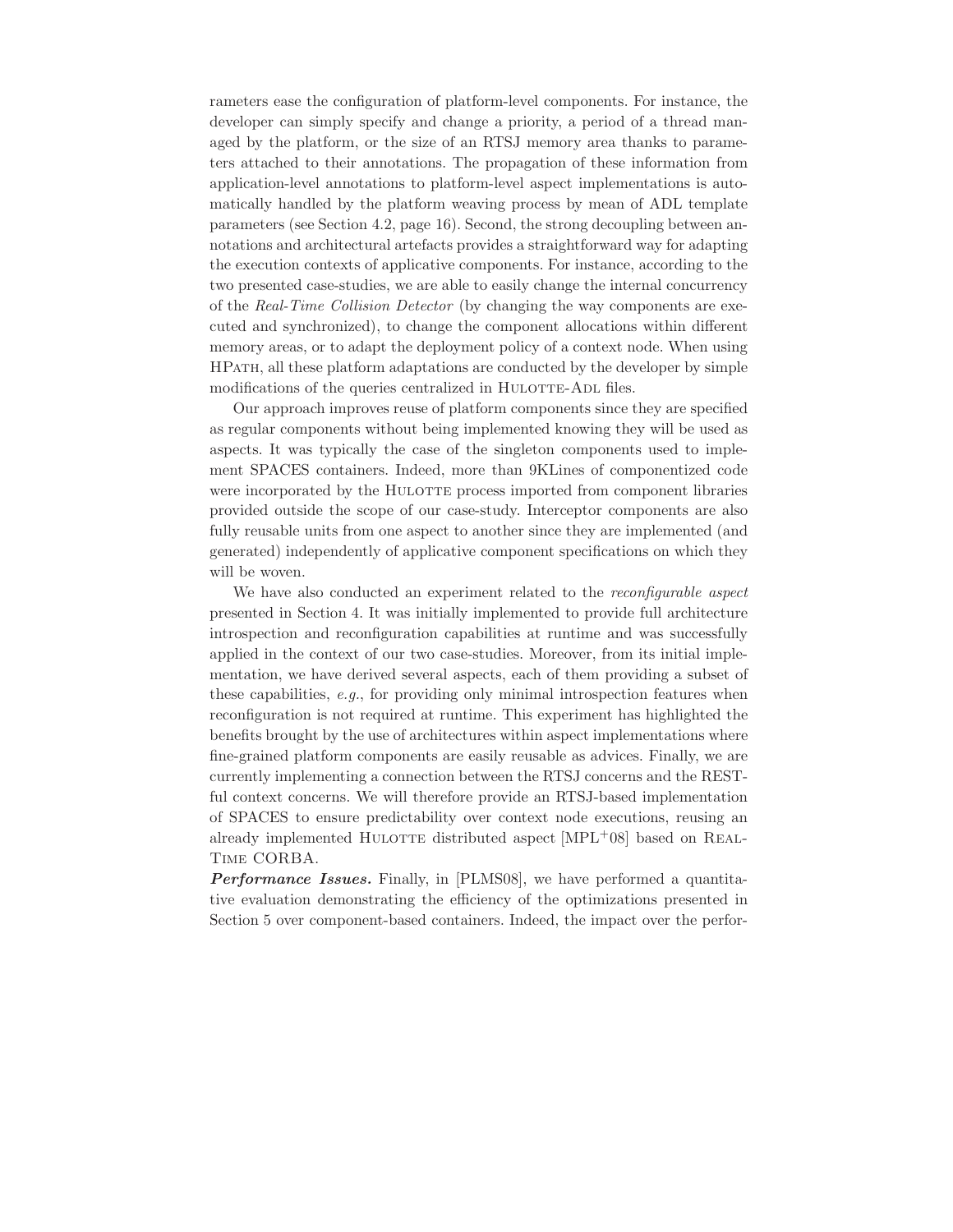mances are null when platform component implementations are merged within the business code, compared to a reference application where domain-specific concerns are implemented by the application developer. These results show that the weaving process promoted in this article, based on high-level abstractions, does not impact on the performances when component reification at runtime is not required.

#### **7 Related work**

*Specializing Architectural Artifacts with Annotations.* In programming languages, the use of annotations is widely applied to specialize their basic constructs. However, to the best of our knowledge, only the Think ADL [LNB09] and UML2 [OMG07] exploits this feature to specialize architectural constructs. Within Think ADL, a set of *flexibility-oriented* annotations are provided to the application developer allowing to generate, for the same architecture, a set of systems with different flexibility capabilities. Furthermore, THINK shares with our approach the capability to express these annotations in a uncoupled way from the base architecture using AOP techniques [LNB09]. However, these annotations are limited to expression of flexibility degrees required by components at runtime and do not address other extra-functional concerns. The pointcut language provided for annotations weaving is based on pattern-matching rules over architectural artifacts names, but it does not allow to capture more precisely the base artifacts as it is the case with HPATH queries. In turn, UML2 defines the *composite structure diagram* for specifying software architectures, and introduces the notion of profiles [FV04]. The latter is the built-in lightweight mechanism that serves to customize UML artifacts for a specific domain or purpose via *stereotypes*. Thus, the latter could be used to extend the semantics of the composite structure diagram artifacts. Our approach share with UML the notion of annotation, close to the one of a stereotype.

*Aspect Weaving for EJB Component.* JBoss AOP<sup>6</sup> and Spring AOP<sup>7</sup> (and JAsCo [SVJ03] based on Java Beans) are Java frameworks for AOP. When applied to application servers, aspects are woven to EJB components. We can put forward two main differences with HULOTTE. First, EJB's are basically deployment units and not composition units which reify their dependencies allowing to specify the application as an architecture. Therefore, advices can not be specified according to high-level architectural constructs, and the base language remains code-centered. Second, aspects are implemented as plain Java classes whereas HULOTTE implements them as an architecture.

*Symmetric Approaches: Aspects as Components.* FuseJ [SFV06], CAM-DAOP [PFT05], and FAC [PSCD06], are approaches sharing the goal of

<sup>6</sup> JBossAOP: http://jboss.org/jbossaop <sup>7</sup> Spring AOP: http://www.springsource.org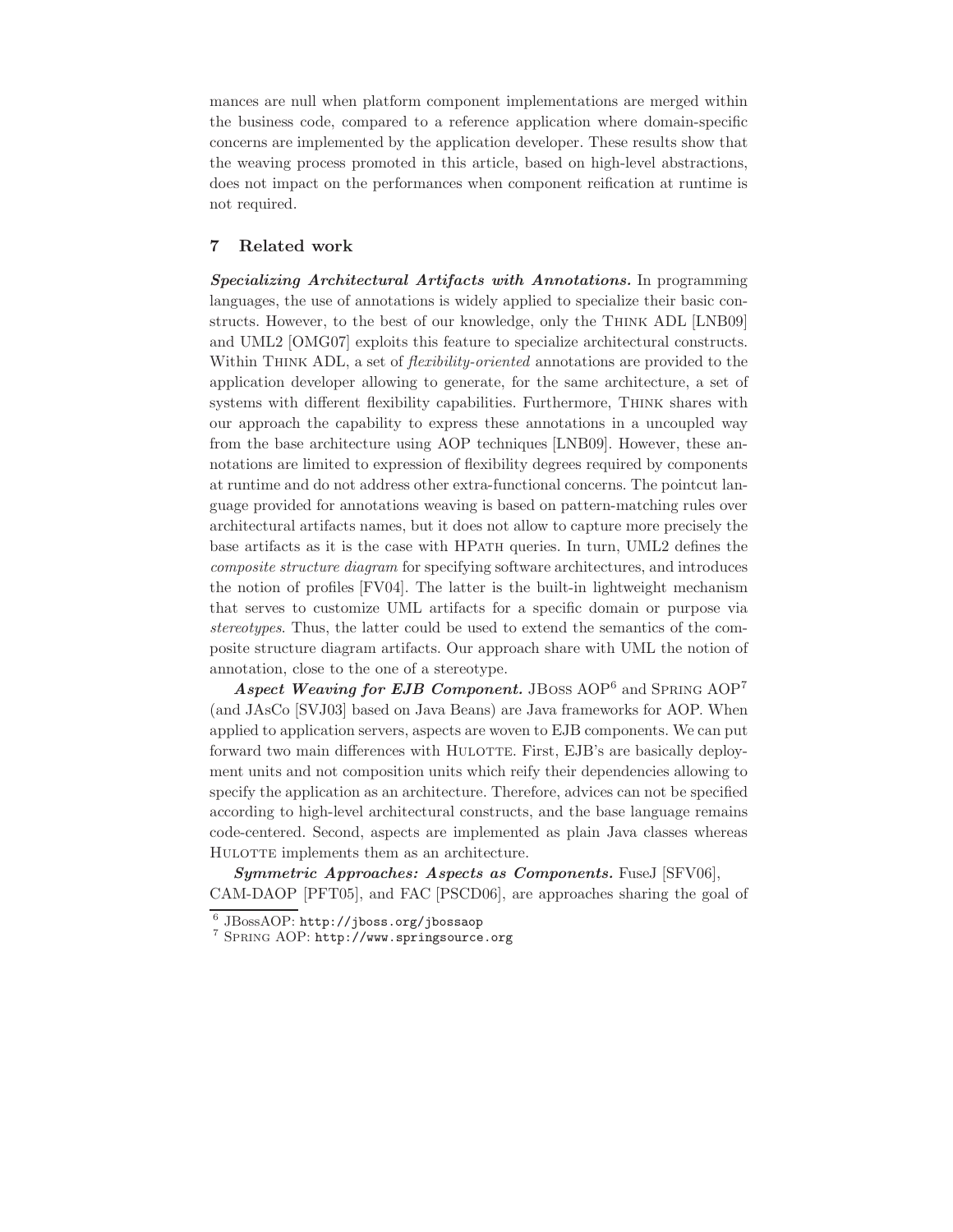reifying aspects as first class entities in the component based programming model. The first defines its own ADL by introducing the concepts of *gate* and *connector*, while the second and the third identify the concepts of *component* and *aspect*. In particular, FAC is based on FRACTAL  $[BCL+06]$ , which has itself inspired HULOTTE. A distinction is made in these three approaches between classical component and aspect-oriented interactions. The former is similar to the notion of *applicative binding* and the latter allows defining around advices (so called *aspect bindings* in FAC). Aspect-oriented interactions, intercepted from operations externalized at component level, allow—by means of *Plain Old Java Objects* (POJO) interceptors—the delegation of a behavior implemented itself by a component, realizing this symmetric aspect/component architecture. However, in both approaches, the weaving process results in a flatten architecture where applicative and aspect components are composed at the same level, whereas Hu-LOTTE exploits the notion of container. The same distinction with our proposal can be made with the AO component and composition model defined by the AOSD-Europe project [Pro08]. Moreover, compared to these three approaches, HULOTTE adds the capability to advice applicative bindings, a required feature to support implementations of specific communication schemes between components. Furthermore, HULOTTE provides a deeper insight of the aspect weaving impact by reflecting the woven advices within the component containers as domain-specific components.

*Extensible Container-Based Approaches.* Even if component containers are a key part of mainstream component frameworks such as EJB, they support a predefined and non extensible set of extra-functional services. On the contrary, the PIN component model [Mor06] is based on generative techniques to produce custom containers encompassing component interactions (stubs and skeletons generation) and implementing extra-functional concerns. This approach shares also with HULOTTE a strong separation of concerns between the containers logic and those of applicative components. Despite of these similarities, the work presented in this article differs from theirs in that they propose the use of As- $PECTC++$  and template meta-programming for generating containers, the weaving process is then code-oriented whereas our solution abstracts it at architectural level. In this aspect, ASBACO [MB05] and AOKELL [SPDC06] are aligned with the approach in this article because both rely on containers engineered as a component-based architectures. However, with Asbaco, integrating platform and applicative components is performed with load-time mixin technique based on a bytecode engineering library, resulting in an infrastructure where both levels are tangled, contrary to our approach. Moreover, we believe that, with this technique, it becomes quite difficult to ensure traceability—required for evolution purposes—between the final infrastructure built by the weaving process and the starting applicative and platform architectures. Indeed, in our approach,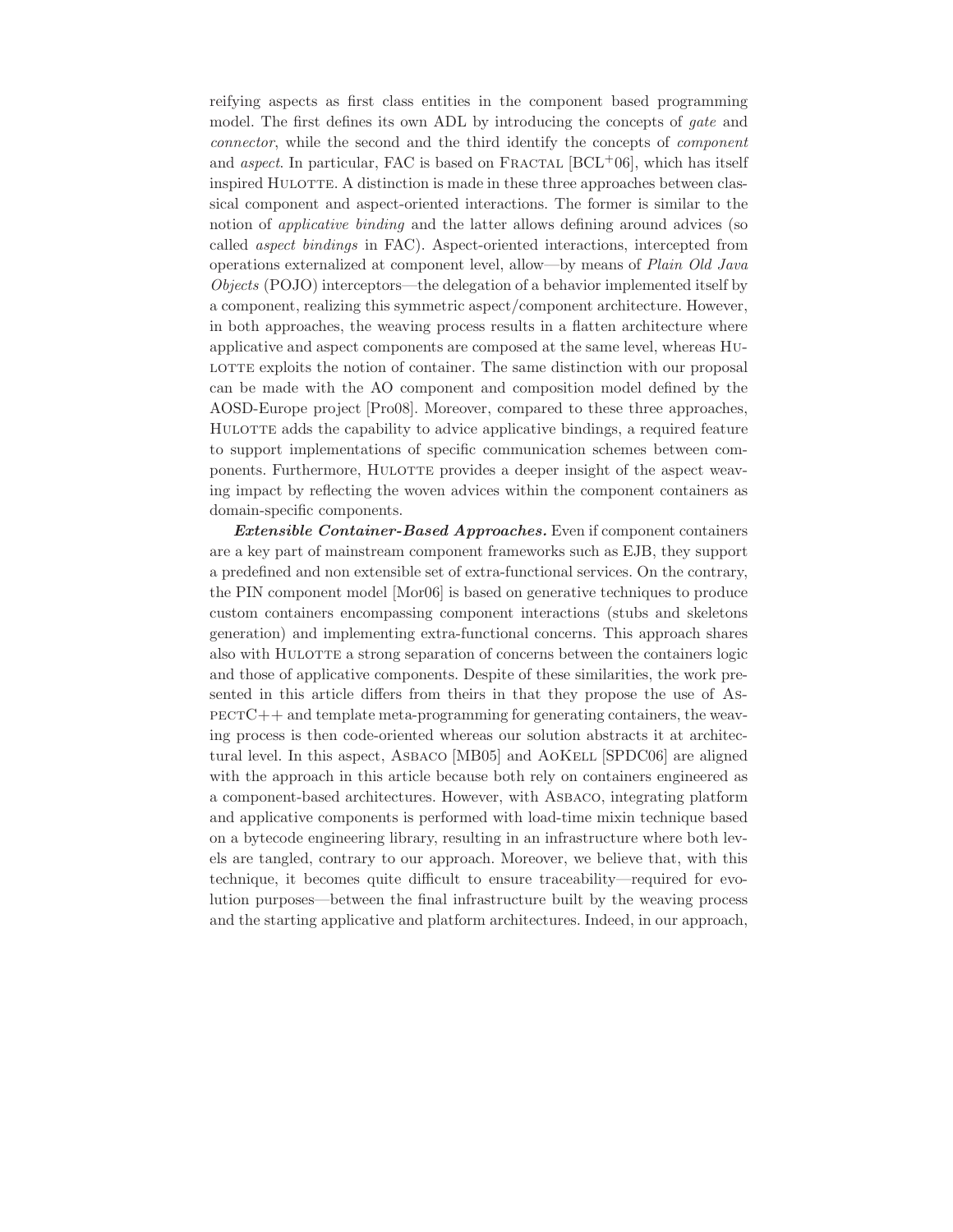the final infrastructure is fully specified as an architecture thanks to the use of architectural patterns. On the contrary, AoKell preserves the platform architecture but suffers from the same drawback since the integration between the two levels is based on ASPECTJ. Finally, these two last approaches do not rely on aspect weaving within their containers for integrating extra-functional concerns implemented in a modular way and independently from each other.

#### *Aspect-Oriented Architecture Description Languages.* AO-ADL

[PF07], AspectualACME [GCB+06], or AspectLEDA [MTM09] generally propose to integrate aspects as first class entities in legacy ADLs. The objective of these extensions is to design and reflect crosscutting concerns as *aspect connectors* (or *aspect coordinators*) within the software architectures. These connectors wire business artefacts and intercept the communications in order to inject the crosscutting artefacts. Unlike these approaches, the integration of HULOTTE differs with respect to several issues. First of all, HULOTTE adopts a two-steps approach in order to weave crosscutting concerns, where domain-specific annotations are first attached to the architecture artefacts. The use of domain-specific annotations supports both the interception and the injection of crosscutting concerns within business components. Thanks to these architectural annotations, conflicts can be detected by observing the annotations attached to the architecture. Next, the injection technique used by HULOTTE consumes the architectural annotations and exploits code generation and optimization algorithms in order to reduce the run-time overhead. In particular, HULOTTE exploits the concept of *component container* to isolate the crosscutting concerns and thus provide a clear separation between business and technical concerns. These crosscutting concerns are reflected at run-time as components, which can be dynamically introspected and reconfigured. Finally, HULOTTE defines also a *pointcut language*, named HPath, which can be used to weave aspects *a posteriori* by selecting a set of architecture artefacts to be modified.

#### **8 Conclusion**

The research activities presented in this article aim at exploring trails on a unified approach, for which the architectural concepts, methodologies, and principles used to implement the variety of existing *Domain-Specific Component Frameworks* can be factorized. Our goals are to improve reuse, both at application and platform levels, and to propose more flexible solutions for deploying components in heterogeneous execution contexts depending on the targeted application domains.

In this context, this article reports on the HULOTTE framework, which relies on using AOP principles at two CBSE levels. First, at the application level, relying on a join point language whose expression capabilities allow the application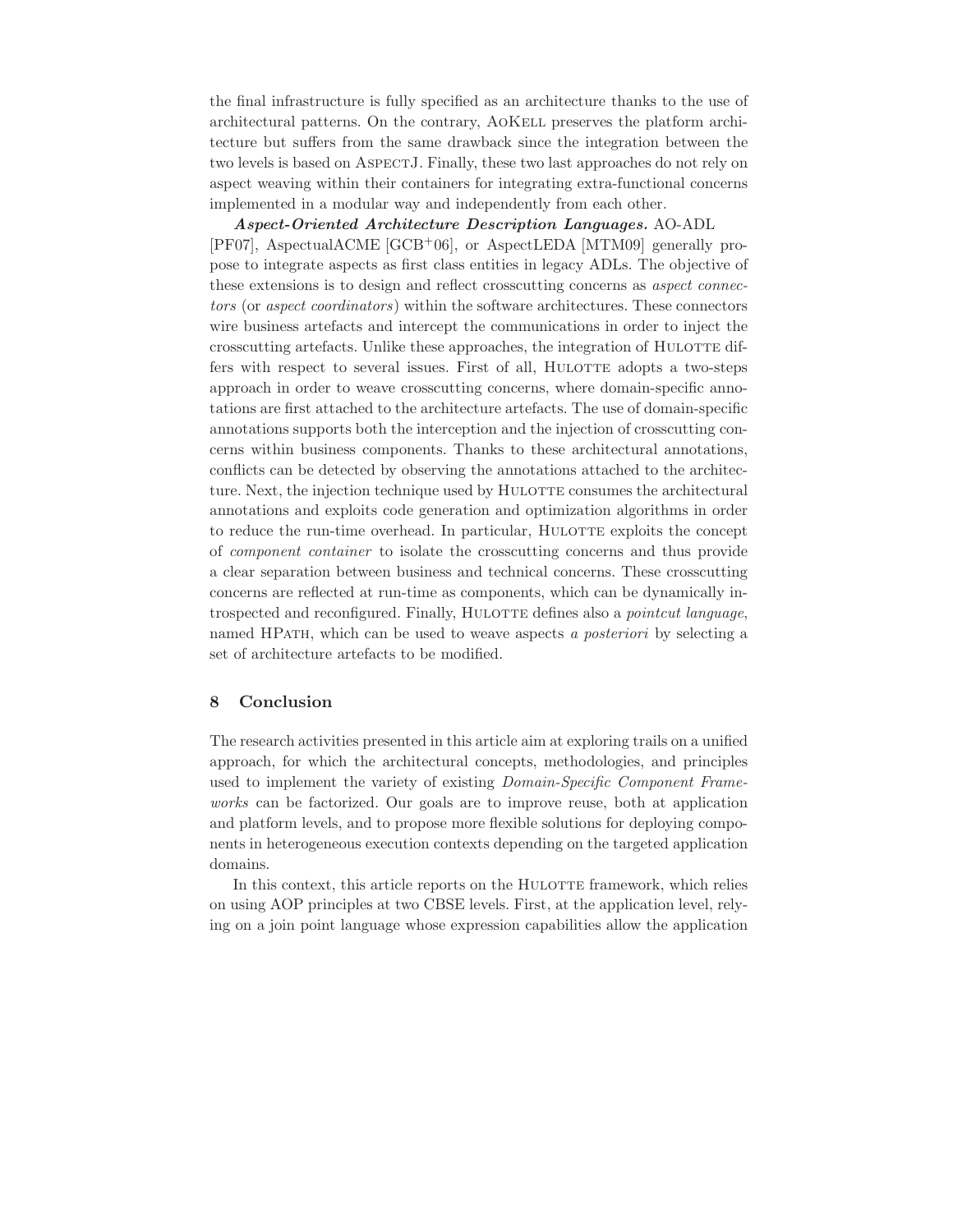developer to specialize, by means of domain-specific annotations, its business architectures. Software architectures provide appropriate high-level abstractions of the system—components, their interactions, their compositions—to specify domain-specific execution, communication, or allocation models. Moreover, the uncoupling between the annotations expression and the base architectures on which they will be woven allows the developer to qualify and adapt the domainspecific concerns in a highly flexible way.

Second, at the platform level, where domain-specific annotations are implemented by aspects as fine-grained component assemblies in a symmetric and unified way. Advices are expressed according to the external incoming and outgoing interaction points specified at architectural level by the base applicative components. The weaving process relies on containers deployed on the base applicative architectures, and defining the composition rules between the applicative and the aspect components. This process corresponds to an incremental refinement of the platform where aspects can be injected and composed to generate dedicated containers fitting the domain-specific requirements of the application, while preserving the traceability and a full separation of concerns between these two levels.

Our approach has been validated and has shown its benefits on two case studies addressing real-time embedded applications and the domain of distributed context middleware. It has however a limitation such as the impossibility to completely implement some parts of domain-specific concerns as component architectures. Even if this point is currently handled programmatically by specific extension points of the HULOTTE framework, an open issue is to specify these requirements as code-centric aspects. Another issue is related to the support of dynamic weaving of the platform components at runtime. This is a typical domain-specific concern, which can be implemented by a HULOTTE aspect.

#### **Acknowledgment**

This work was supported by Ministry of Higher Education and Research, Nord-Pas de Calais Regional Council and FEDER through the "*Contrat de Projets Etat Region*" (CPER) 2007-2013 and by the french Minalogic MIND project<sup>8</sup>.

#### **References**

[aos] Aspect-oriented Software Development web site. http://aosd.net;.

[BCL<sup>+</sup>06] Bruneton, E., Coupaye, T., Leclercq, M., Quéma, V., and Stefani, J.-B.: The Fractal Component Model and its Support in Java: Experiences with Auto-adaptive and Reconfigurable Systems; *Software Practice & Experience*, 36(11–12):1257–1284, 2006.

 $8$  http://mind.ow2.org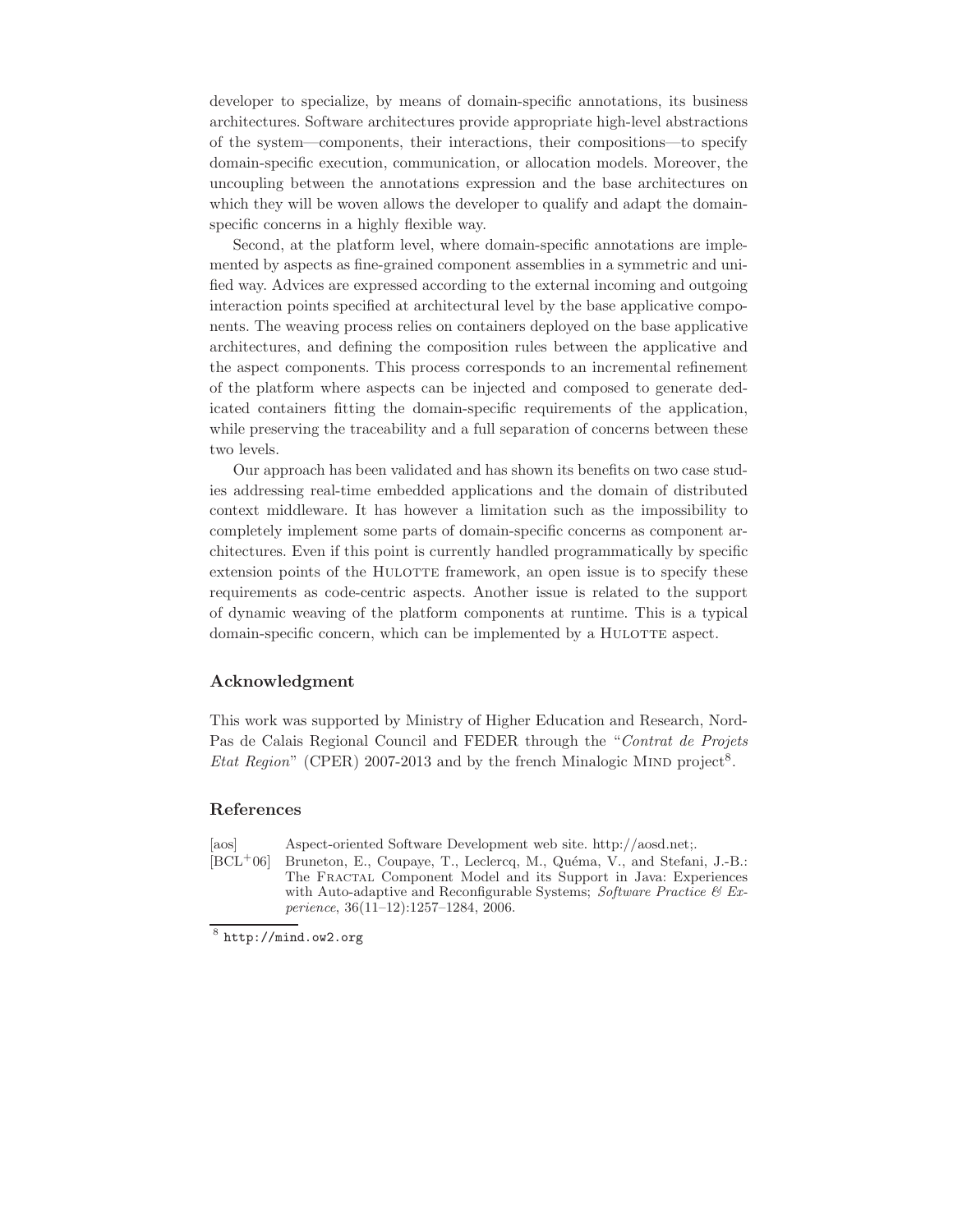- [BGB<sup>+</sup>00] Bollela, G., Gosling, J., Brosgol, B., Dibble, P., Furr, S., and Turnbull, M.: *The Real-Time Specification for Java* Addison-Wesley, 2000.
- [BHM09] Bureš, T., Hnětynka, P., and Malohlava, M.: Using a Product Line for Creating Component Systems; In *Int. Symp. on Applied Computing (SAC'09)*, pages 501–508. ACM, 2009.
- [BSE<sup>+</sup>04] Budinsky, F., Steinberg, D., Ellersick, R., Merks, E., Brodsky, S., and Grose, T.: *Eclipse Modeling Framework* Addison-Wesley, 2004.
- [CHP06] Carlson, J., Haakansson, J., and Pettersson, P.: SaveCCM: An Analysable Component Model for Real-Time Systems; In *2nd Workshop on Formal Aspects of Components Software (FACS'05)*, volume 160 of *ENTCS*, pages 127–140, 2006.
- [CL02] Crnkovic, I. and Larsson, S.: *Building Reliable Component-based Systems* Addison-Wesley Professional, 2002.
- [Cle02] Clemens Szyperski: *Component Software: Beyond Object-Oriented Programming, 2nd ed.* Addison-Wesley, 2002.
- [CRS07] Conan, D., Rouvoy, R., and Seinturier, L.: Scalable Processing of Context Information with COSMOS; In *7th IFIP Int. Conf. on Distributed Applications and Interoperable Systems (DAIS'07)*, volume 4531 of *LNCS*, pages 210–224. Springer, June 2007.
- [DHT01] Dashofy, E. M., Hoek, A. V. d., and Taylor, R. N.: A Highly-Extensible, XML-Based Architecture Description Language; In *Working Conf. on Software Architecture (WICSA'01)*, page 103. IEEE, 2001.
- [DLLC09] David, P.-C., Ledoux, T., L´eger, M., and Coupaye, T.: FPath and FScript: Language Support for Navigation and Reliable Reconfiguration of Fractal Architectures; *Annales des T´el´ecommunications*, 64(1–2):45–63, 2009.
- [Fie00] Fielding, R. T.: *Architectural Styles and the Design of Network-based Software Architectures* PhD thesis, University of California, Irvine, 2000.
- [FV04] Fuentes, L. and Vallecillo, A.: An Introduction to UML Profiles; In *UP-GRADE, The European Journal for the Informatics Professional*, pages 5–13, April 2004.
- [GCB<sup>+</sup>06] Garcia, A., Chavez, C., Batista, T. V., Sant'Anna, C., Kulesza, U., Rashid, A., and de Lucena, C. J. P.: On the Modular Representation of Architectural Aspects; In Gruhn, V. and Oquendo, F., editors, *Proceedings of the 3rd European Workshop on Software Architecture (EWSA)*, volume 4344 of *Lecture Notes in Computer Science*, pages 82–97. Springer, September 2006.
- [IAN07] IANA: MIME Media Types; http://www.iana.org/assignments/mediatypes, March 2007.
- [KHP<sup>+</sup>09] Kalibera, T., Hagelberg, J., Pizlo, F., Plšek, A., Titzer, B., and Vitek, J.: CDx: A Family of Real-time Java Benchmarks; In *7th Int. Workshop on Java Technologies for Real-time and Embedded Systems (JTRES'09)*, 2009.
- $[LMP^+09]$  Loiret, F., Malohlava, M., Plšek, A., Merle, P., and Seinturier, L.: Constructing Domain-Specific Component Frameworks through Architecture Refinement; In *35th Euromicro Conf. on Software Engineering and Advanced Applications (SEAA'09)*, pages 375–382, August 2009.
- [LNB09] Lobry, O., Navas, J., and Babau, J.-P.: Optimizing Component-Based Embedded Software; *Int. Conf. on Computer Software and Applications*, 2:491–496, 2009.
- [LNBL09] Loiret, F., Navas, J., Babau, J.-P., and Lobry, O.: Component-Based Real-Time Operating System for Embedded Applications; In *12th Int. Symp. on Component-Based Software Engineering (CBSE'09)*, LNCS, pages 209– 226. Springer, June 2009.
- [LT09] Lau, K.-K. and Taweel, F.: Domain-Specific Software Component Models; In Lewis, G., Poernomo, I., and Hofmeister, C., editors, *Proc. 12th Int.*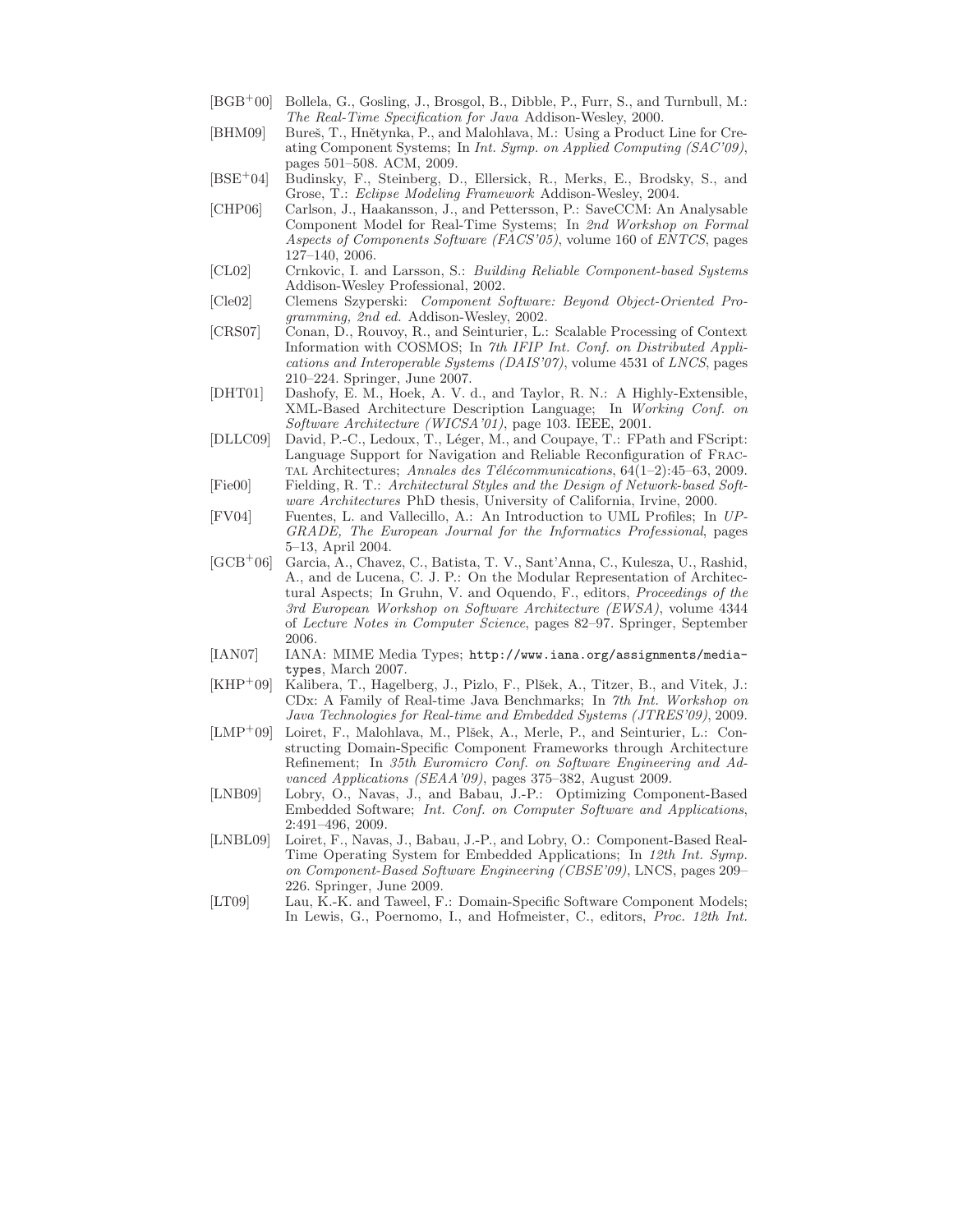*Symp. on Component-based Software Engineering, LNCS 5582*, pages 19– 35. Springer-Verlag, 2009.

- [LW07] Lau, K.-K. and Wang, Z.: Software Component Models; *IEEE Transactions on Software Engineering*, 33(10):709–724, 2007.
- [MB05] Mencl, V. and Bures, T.: Microcomponent-Based Component Controllers: A Foundation for Component Aspects; *Asia-Pacific Software Engineering Conf.*, 0:729–737, 2005.
- [Mor06] Moreno, G. A.: Creating Custom Containers with Generative Techniques; In *5th Int. Conf. on Generative Programming and Component Engineering (GPCE'06)*, pages 29–38. ACM, 2006.
- [MPL<sup>+</sup>08] Malohlava, M., Plšek, A., Loiret, F., Merle, P., and Seinturier, L.: Introducing Distribution into a RTSJ-based Component Framework; In *2nd Junior Researcher Workshop on Real-Time Computing*, October 2008.
- [MTM09] Martínez, A. N., Toledano, M. Á. P., and Murillo, J. M.: An ADL dealing with aspects at software architecture stage; *Information & Software Technology*, 51(2):306–324, 2009.
- [NL09] Noguera, C. and Loiret, F.: Checking Architectural and Implementation Constraints for Domain-Specific Component Frameworks using Models; In *35th Euromicro Conf. on Software Engineering and Advanced Applications (SEAA'09)*, pages 125–132, August 2009.
- [OMG07] OMG: Object Management Group: Unified Modeling Language Superstructure Version 2.1.1;, 2007.
- [OSV08] Odersky, M., Spoon, L., and Venners, B.: *Programming in Scala* Artima, 2008.
- [PF07] Pinto, M. and Fuentes, L.: AO-ADL: an ADL for describing aspectoriented architectures; In *Proceedings of the 10th international conference on Early aspects*, pages 94–114, Berlin, Heidelberg, 2007. Springer-Verlag.
- [PFHV04] Pizlo, F., Fox, J. M., Holmes, D., and Vitek, J.: Real-Time Java Scoped Memory: Design Patterns and Semantics; In *7th Int. Symp. on Object-Oriented Real-Time Distributed Computing (ISORC'04)*, pages 101–110. IEEE, 2004.
- [PFT05] Pinto, M., Fuentes, L., and Troya, J. M.: A dynamic component and aspect-oriented platform; *Comput. J.*, 48(4):401–420, 2005.
- [PLMS08] Plšek, A., Loiret, F., Merle, P., and Seinturier, L.: A Component Framework for Java-based Real-time Embedded Systems; In *9th Int. Conf. on Middleware (Middleware'08)*, December 2008.
- [Pls09] Plsek, A.: *SOLEIL: An Integrated Approach for Designing and Developing Component-based Real-time Java Systems* Phd thesis, USTL, September 2009.
- [PNP06] Pawlak, R., Noguera, C., and Petitprez, N.: Spoon: Program Analysis and Transformation in Java; Technical Report 5901, INRIA, 2006.
- [Pro08] Project, A.-E.: Reference Architecture v3.0;, 2008 http://www.aosdeurope.net/deliverables/d103.pdf.
- [PSCD06] Pessemier, N., Seinturier, L., Coupaye, T., and Duchien, L.: A Model for Developing Component-based and Aspect-oriented Systems; In *5th Int. Symp. on Software Composition (SC'06)*, volume 4089 of *LNCS*, pages 259–273. Springer, March 2006.
- [RCS08] Rouvoy, R., Conan, D., and Seinturier, L.: Software Architecture Patterns for a Context-Processing Middleware Framework; *IEEE Distributed Systems Online (DSO)*, 9(6), June 2008.
- [SFV06] Suvée, D., Fraine, B. D., and Vanderperren, W.: A Symmetric and Unified Approach Towards Combining Aspect-Oriented and Component-Based Software Development; In *9th Int. Symp. on Component-Based Software Engineering (CBSE'06)*, LNCS, pages 114–122. Springer, 2006.